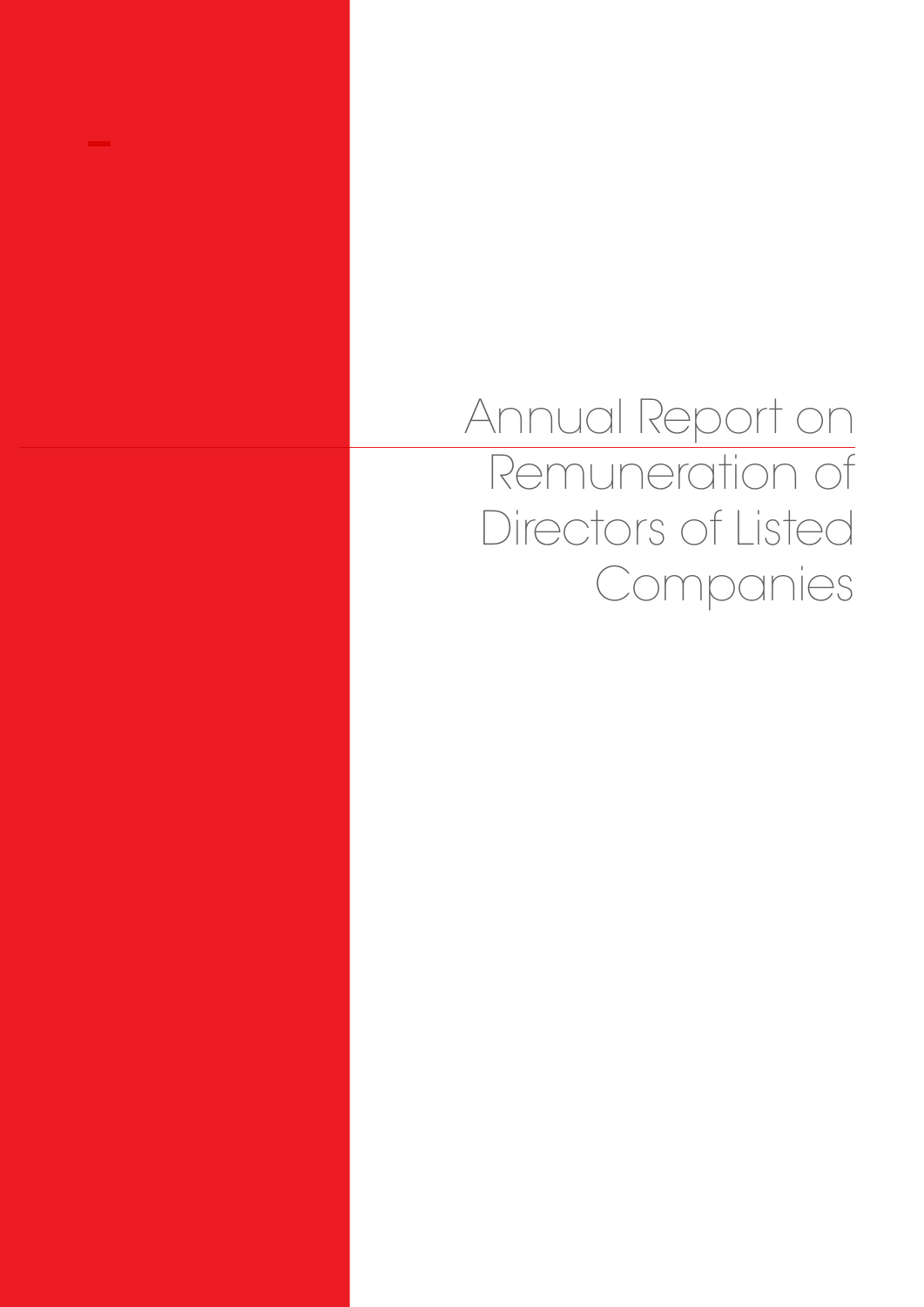| <b>ISSUER IDENTIFICATION DATA</b> |                                                       |
|-----------------------------------|-------------------------------------------------------|
| DATE OF END OF REFERENCE YEAR     | 31/12/2014                                            |
| Tax ID number:                    | A08001851                                             |
| Company name                      | ACCIONA, S.A.                                         |
|                                   | Avda. Europa, 18.                                     |
| Registered offices                | Parque Empresarial La Moraleja<br>Alcobendas) Madrid) |

# A. Company Remuneration Policy for 2014

**A.1 Describe the Company's remuneration policy: Include the following information in this section:**

**• General principles and fundamentals of the remuneration policy.**

**• Most significant changes in the remuneration policy with respect to the previous year and changes made during the year to the conditions for the exercise of previously awarded options.**

**• Criteria used and composition of groups of comparable companies whose policies have been considered in establishing the company's remuneration policy.**

**• Relative weighting of variable remuneration vs. fixed remuneration and standards for determining components of directors' remuneration package.**

#### **Describe the remuneration policy.**

**\*Remuneration policy applicable to the directors for supervision functions.** In accordance with article 32.1 of ACCIONA's Articles of Association, Directors' remuneration consists of a fixed annual amount for membership of the Board of Directors and any Committees of which the director is a member. The total remuneration payable by the Company to the Directors as a whole for membership of the Board of Directors and its Committees is the amount determined for this purpose by the General Meeting of Shareholders, and it remains in force

until amended; nevertheless, the Board of Directors may reduce that amount in any given year if it sees fit. The decision as to the exact amount to be paid within that limit, and how it is to be distributed among the Directors, lies with the Board of Directors. Article 55 of the Board of Directors Regulation also refers to director remuneration. That text is available on the company's website.

#### **\*Remuneration policy applicable to Directors for discharging executive functions.**

According to article 31.3, remuneration for membership of the Board of Directors is compatible with any other remuneration (fixed salaries; variable remuneration tied to business, corporate and/or personal objectives; indemnities paid to the director for termination due to causes other than breach of duty; providential plans; deferred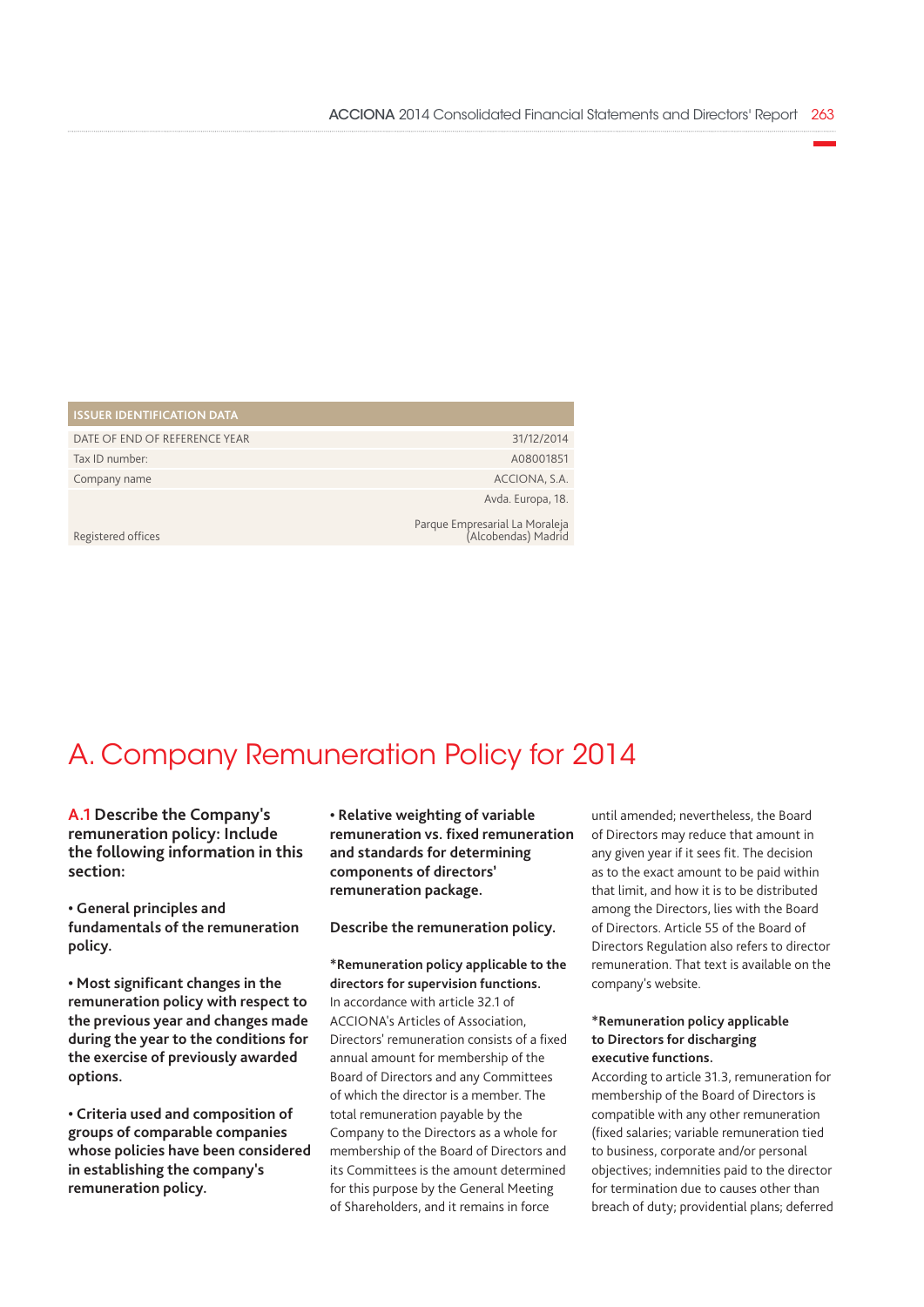compensation) to which the Director may be entitled, subject to a proposal by the Appointments and Remuneration Committee and a decision by the Board of Directors, for performing functions in the Company, whether related to senior management or otherwise, other than the collective supervision and decision-making functions that are inherent to the position of Board member. Article 31.4 of the Articles of Association states that, subject to a decision by the General Meeting with the scope required by law, Executive Directors may also be paid in the form of shares or stock options or by any other remuneration system referenced to the share price.

#### **\*Company remuneration policy.**

The Company's remuneration policy, including that of members of the Board of Directors with executive functions, is guided by the following principles:

- Coherence with the business strategy: The Board of Directors must define a remuneration policy which is coherent with the Company's business strategy, risk tolerance and long-term values.
- Corporate Governance and transparency: The Board of Directors must adopt the necessary measures to ensure proper governance and transparency in director remuneration.
- Balanced design: The Board of Directors must ensure a reasonable proportion between fixed and variable, annual and multi-annual components, and payments in cash and in shares. The variable remuneration should be of a significant

amount and include technical safeguards to ensure that such remuneration reflects the professional performance of the beneficiaries and not the general progress of the markets or the company's sector, atypical or exceptional transactions or other circumstances of this kind.

- Internal Fairness: The Board of Directors must ensure that the remuneration system allocates analogous remuneration to comparable functions and dedication.
- Alignment with market practices: The Board of Directors must ensure the director remuneration is moderate and aligned with remuneration at other companies of a similar size and activity.

Under the current policy, in addition to the remuneration components for membership of the Board of Directors, Executive Directors of the Company may also receive remuneration comprising the following elements: Fixed remuneration, annual variable remuneration, shares and stock options, providential plans and remuneration in kind.

In accordance with article 31.5 of the Articles of Association, ACCIONA has arranged civil liability insurance for its Directors and Executives.

As for the most significant changes in the remuneration policy with respect to the previous year, it's worth nothing that:

i) With regard to non-executive Directors, there was: a) a reduction in remuneration for belonging to the Board and its committees in 2013 by 10% with respect to 2009 (and which had remained unchanged since then), and b) the General Shareholders' Meeting of 6 June 2013 established a cap on Directors' remuneration for discharging their duties as such. That amount, which is €1,503,000 and which will remain in force until it is amended, may be reduced by the Board of Directors in the terms envisioned in the Articles of Association.

ii) With regard to Executive Directors, a) the establishment of a savings plan was approved in December 2014, and b) under the authorisation of the General Shareholders' Meeting of 24 June 2014, which approved the extension of the Share Delivery Plan, the Plan has been modified in the terms set out in item  $\Delta$   $\Delta$ 

#### **\*Remuneration mix for Executive Directors.**

Executive Directors' remuneration mix, comprising the above-mentioned items, consisted primarily of variable remuneration in 2014 (approximately 64% of the total), compared with 70% in 2013.

**A.2 Information on the preparatory work and decisionmaking process followed to determine the remuneration policy and role, if any, performed by the Remuneration Committee and other supervisory bodies in shaping the remuneration policy. This information should include any mandate given to the remuneration committee, its**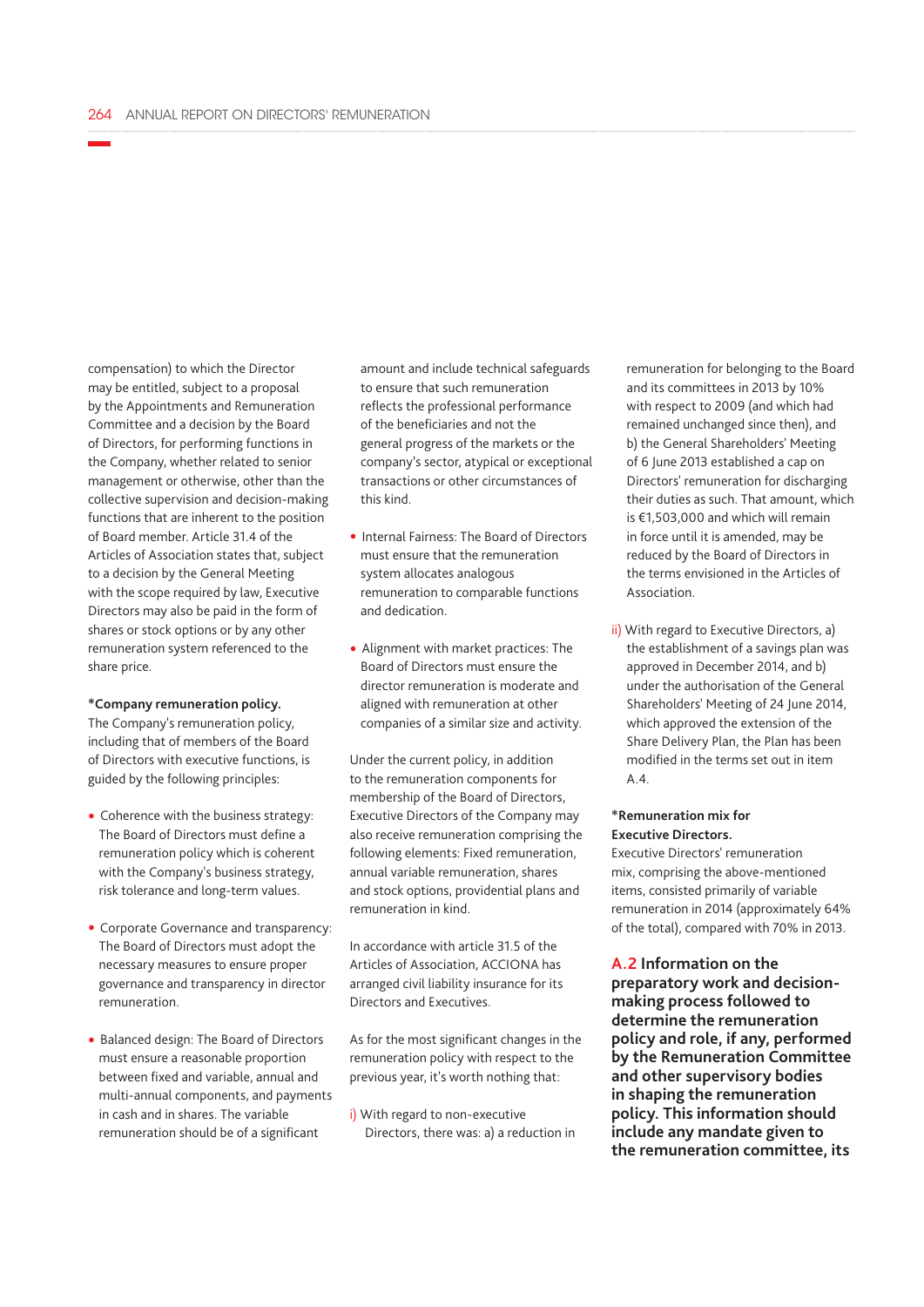**composition and the identity of the external consultants whose services have been used to define the remuneration policy. Also describe the category of any directors who participated in the definition of the remuneration policy.**

**Describe the process for determining the remuneration policy.**

### **1. Composition of the Appointments and Remuneration Committee**

ACCIONA's Board of Directors Regulation establishes that the Appointments and Remuneration Committee must comprise at least three (3) and at most five (5) Directors, all of them external. At the date of drafting this report, the Committee's composition was as follows:

- Mr Fernando Rodés Vilà (Chairman. Independent Director).
- Mr Jaime Castellanos Borrego (Member. Independent Director).
- Mr Valentín Montoya Moya (Member. Independent Director).
- Mr Juan Carlos Garay Ibargaray (Member. Independent Director).
- Mr Jorge Vega-Penichet López (Secretary, not a member).

The members of the Committee are appointed by the Board of Directors. The chairman of the Committee is an independent Director appointed by the Board of Directors.

### **2. Functions of the Appointments and Remuneration Committee**

In accordance with the Board of Directors Regulation, the Appointments and Remuneration Committee has general powers in remuneration matters and in proposals for the appointment and removal of Directors and senior executives. Specifically, it has the following functions:

- Evaluate the balance of skills, knowledge and experience on the Board, define the roles and capabilities required of the candidates to fill each vacancy, and decide the time and dedication necessary for them to properly perform their duties.
- Formulate and review the criteria to be employed regarding the composition of the Board of Directors and the selection of candidates.
- Make proposals to the Board of Directors as to the appointment of independent Directors, for remittal to the Shareholders' Meeting or for approval by the Board itself by means of co-optation, and to advise on the appointments of other categories of Directors;
- Oversee the selection processes to ensure that there is no implicit bias preventing the appointment of Directors due to personal circumstances.
- Examine or organise, in appropriate form, the succession of the chair and chief executive, making recommendations to the Board so that the handover proceeds in a planned and orderly manner.
- Advise on the appointment of the Secretary and the Vice-Secretary to the Board of Directors.
- Propose, to the Board, the Directors to be designated as Chair, Managing Director and members of the Executive Committee and the other Committees. Establish the conditions that the Chairman of the Board must fulfil in discharging his duties.
- Formulate and review the criteria to be followed in appointing senior executives of ACCIONA.
- Advise on the senior executive appointments and removals which the chief executive proposes to the Board.
- Evaluate the annual remuneration system and amounts paid to Directors and senior executives.
- Periodically review the variable remuneration programmes, considering their suitability and results.
- Make proposals to the Board of Directors as to the remuneration policy for Directors and senior executives, the individual remuneration and other contractual conditions of Executive Directors, and the basic conditions of senior executives' contracts.
- Exercise oversight to ensure transparency in remuneration and compliance with ACCIONA's established remuneration policy.
- Be apprised of and, if appropriate, authorise transactions with related parties as provided in the Board of Directors Regulation.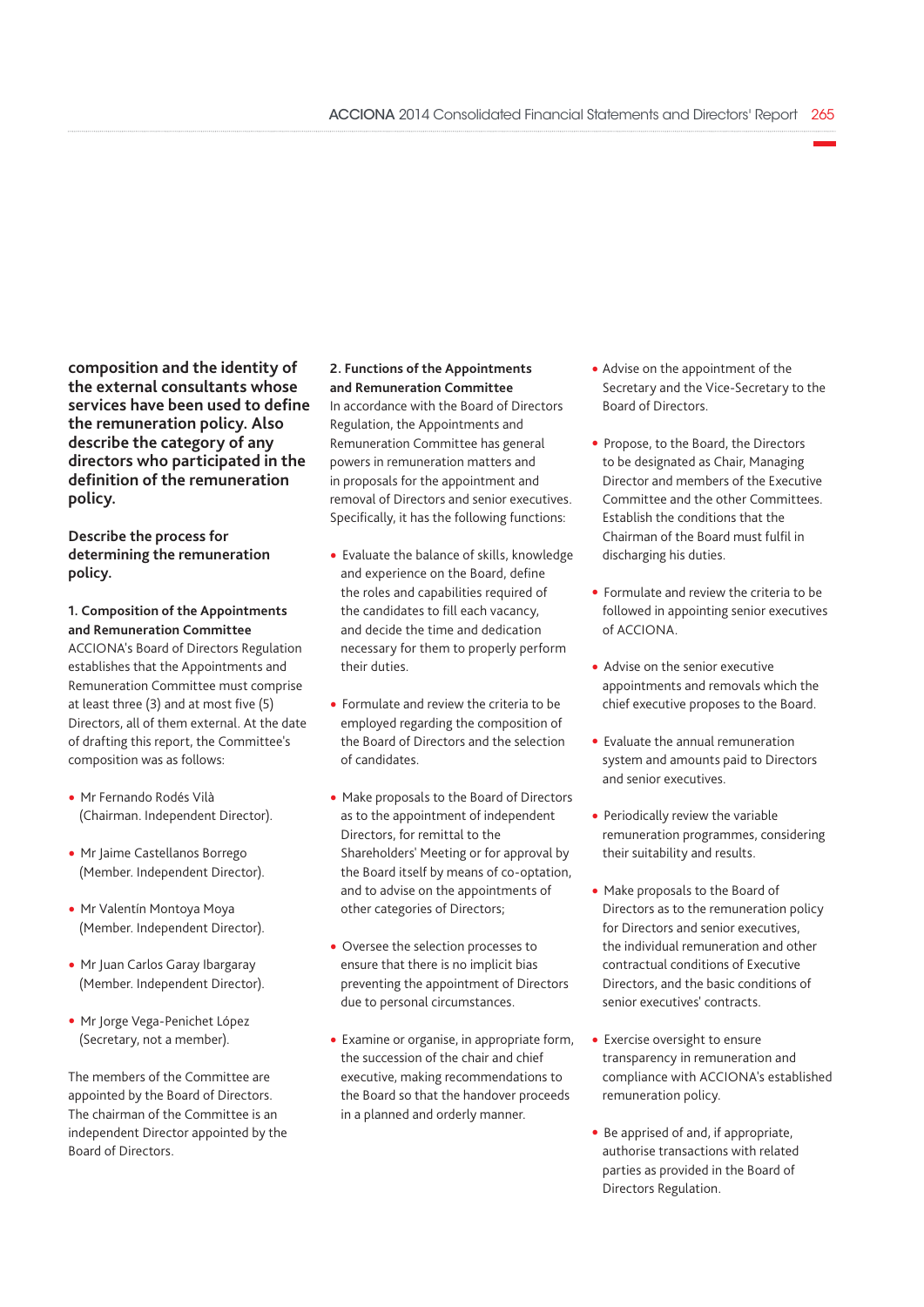• Be apprised of Directors' other professional obligations to ensure that they do not interfere with the necessary dedication to their position.

The company plans to review its Articles of Association and regulations, which will be reported to and submitted for approval at the next Shareholders' Meeting with a view to adapting them to the amendments introduced by Act 31/2014.

#### **3. Meetings of the Appointments and Remuneration Committee.**

The Appointments and Remuneration Committee meets with sufficient frequency to perform its functions, and at least once per year, to evaluate remuneration and, if appropriate, to advise on renewal of the Board of Directors, its Executive Commission or its other Committees. The Committee also meets when convened in accordance with the provisions of the Board of Directors Regulation.

The Appointments and Remuneration Committee meets as often as is necessary to cater for requests by the Board of Directors, the Chair of ACCIONA, the Managing Director or the Executive Commission for a report, proposal or opinion from the Appointments and Remuneration Committee within the scope of its powers.

The Committee met on nine occasions in 2014. Preparatory reports of proposals submitted to the Committee are presented at the meetings, and a copy is preserved along with the minutes.

According to the schedule for 2015, the Appointments and Remuneration Committee is expected to hold at least 3 meetings during the year.

#### **4. External consulting**

In the process to adopt decisions in connection with remuneration, the Appointments and Remuneration Committee and the Board of Directors are informed and advised by the Company's internal specialised units as well as by a specialised external advisor, KPMG.

**A.3 Indicate the amount and nature of the fixed components, with a breakdown, where necessary, of the remuneration for the performance of senior management functions by the Executive Directors, the additional remuneration for acting as chairman or member of any board committee, per diem payments for attendance at meetings of the Board and its committees and other fixed payments for directorship, and an estimate of the fixed annual remuneration to which they give rise. Identify other benefits not paid in cash and the parameters on which they are based.**

#### **Described the fixed components of remuneration.**

At the proposal of the Appointments and Remuneration Committee, on 28 February 2013 the Board of Directors resolved to reduce remuneration for belonging to the Board of Directors and its Committees by 10%, with the following result:

• Fixed remuneration for belonging to the Board of Directors: 67,500 euros.

- Fixed remuneration for non-executive Directors for belonging to the Executive Committee: 45,000 euros.
- Fixed remuneration for belonging to the Audit Committee: 45,000 euros.
- Fixed remuneration for belonging to the Appointments Committee: 36,000 euros.
- Fixed remuneration for belonging to the Sustainability Committee: 36,000 euros.

The Appointments and Remuneration Committee focused particularly on the level of responsibility when proposing remuneration for belonging to the Board and its Committees, ensuring that remuneration is competitive with that offered for equivalent functions at comparable companies.

Executive Directors who are members of the Executive Committee do not receive remuneration for belonging to the committee.

There are no specific per diems for attending Board of Directors' meetings.

The amount paid to Directors for belonging to the Board of Directors and its committees was 1,440,000 euros in 2014, i.e. lower than the cap established by the Shareholders' Meeting (1,503,000 euros). That amount was 1,491,750 euros in 2013.

Additionally, Executive Directors receive a salary for performing senior management functions, as detailed below:

• Executive Chairman: 1,000,000 euros.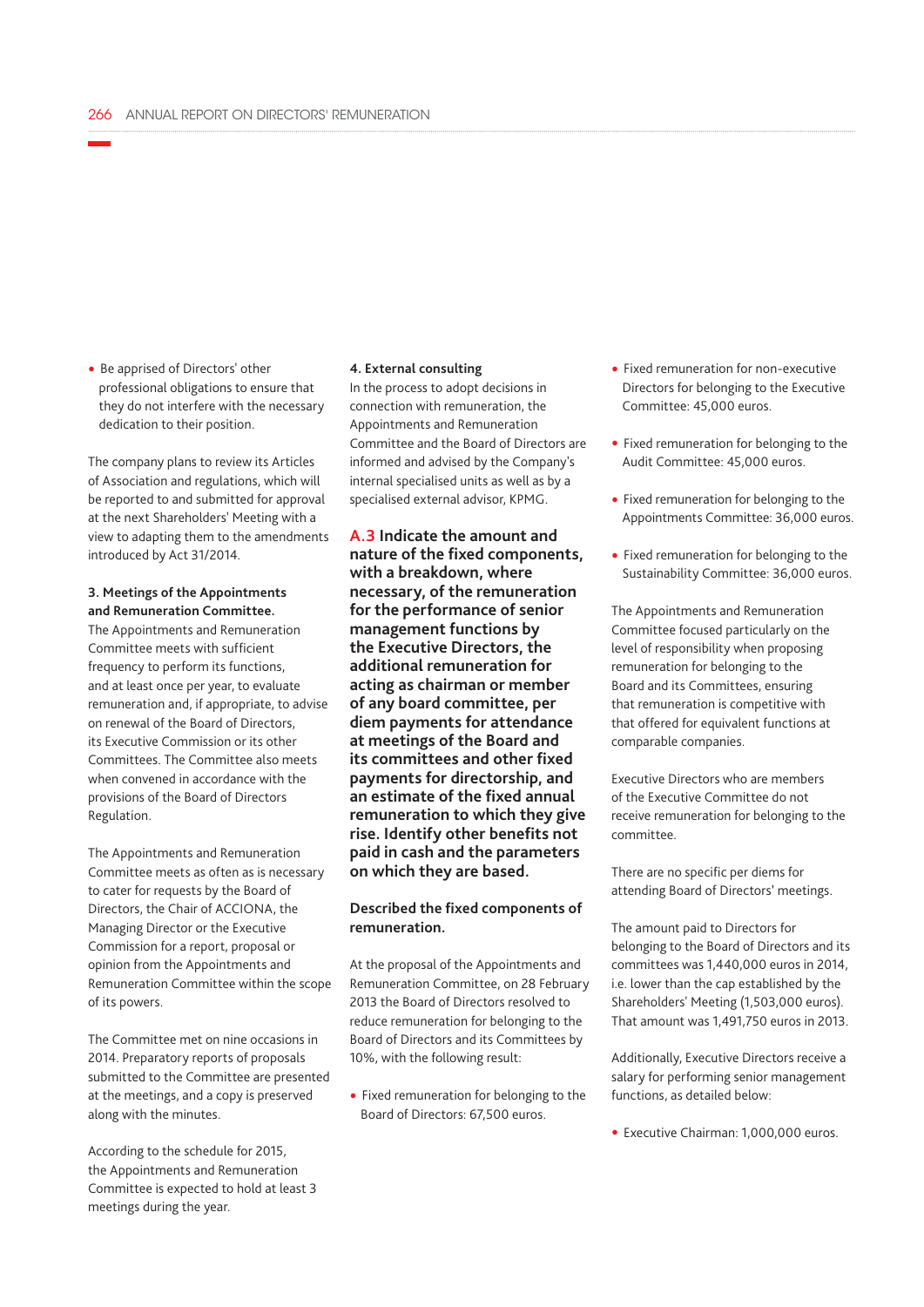• Executive Vice-Chairman: 500,000 euros.

The Executive Directors' salary in 2015 is unchanged with respect to the previous year.

The Board of Directors will review this fixed remuneration as a function of executive performance, market performance and Company results on an annual basis based on a proposal by the Appointments and Remuneration Committee.

Other remuneration paid in kind is detailed in section A.10.

**A.4 Describe the amount, nature and main characteristics of the variable components of the remuneration systems.**

#### **In particular:**

- **- Detail the amount, date of approval, date of implementation, effective period and the main characteristics of the remuneration plans of which the directors are beneficiaries. For plans involving stock options and other financial instruments, the general features of the plan must include information on the conditions for exercising such options or financial instruments in each plan.**
- **- Indicate any payments made under profit-sharing or bonus schemes, and the reason why they were granted.**
- **- Detail the basic parameters and grounds for any annual bonus scheme.**
- **The types of directors (Executive Directors, proprietary external directors, independent external directors or other external directors) that are beneficiaries of remuneration systems or plans that incorporate variable remuneration.**
- **- The foundations of such variable remuneration systems or plans, the criteria chosen to assess performance as well as the components and methods for determining whether or not the criteria have been met, and an estimate of the total amount of variable remuneration that would result from the current compensation plan, as a function of the degree to which targets or benchmarks have been met.**
- **- Where appropriate, give information on any deferral periods or deferral of payment established and/or retention periods for shares or other financial instruments.**

#### **Describe the variable components of the remuneration systems.**

**1. Annual variable remuneration system.** Variable remuneration is based essentially on compliance with the financial objectives set out in the annual budgets as well as on the individual professional performance of each Executive Director, as assessed by the Appointments and Remuneration Committee and finally approved by the Board of Directors. Variable remuneration corresponding to the fulfilment of 100% of the objectives is three times the fixed salary.

EBITDA, EBT, debt and the other financial objectives established at the beginning of the year, in line with the Company's strategy, are used to evaluate the attainment of annual financial targets. In addition to economic value creation, objectives that contribute to development of a business model which promotes balanced, sustainable development and encourages social cohesion are also assessed. The annual assessment of Executive Director performance includes specific sustainability objectives and metrics. Variable remuneration includes the necessary safeguards to ensure that it is linked to the professional performance of its beneficiaries and not simply to the general performance of the market or of the Company's sector of activity.

The Board of Directors may modify the objectives established for each year to reflect the Company's strategic priorities and ensure that incentives align with value creation and shareholders' interests.

Annual variable remuneration is paid on an accrual basis after the Board of Directors has authorised the financial statements and the specific amount has been established at the proposal of the Appointments and Remuneration Committee.

In the event that the contractual relationship ends before the end of the accrual period for annual variable remuneration for reasons not attributable to the Executive Director, he/she will be entitled to receive the proportional part for the period during which he/ she provided services in the year he/she ceased to be a director.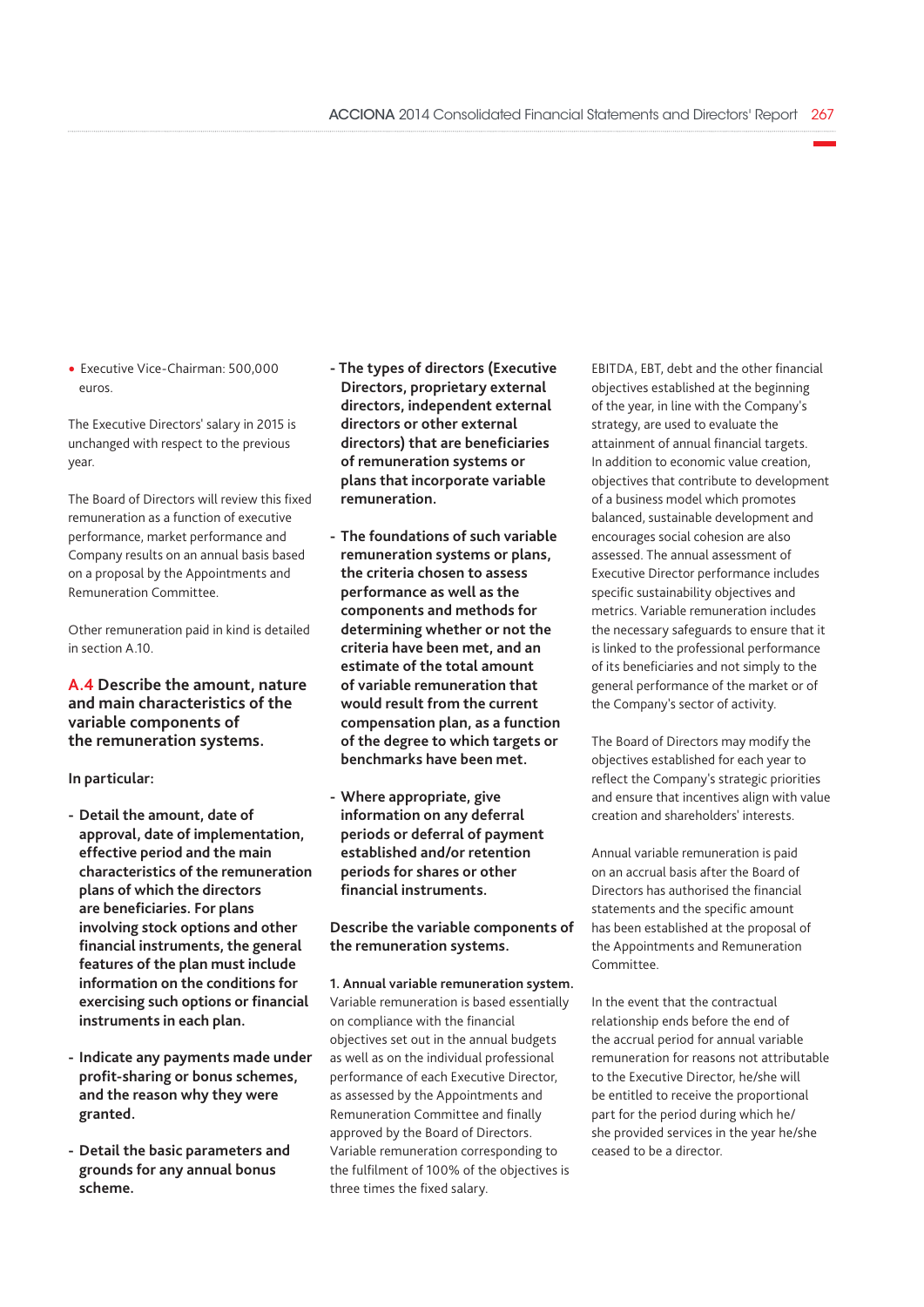That variable remuneration will be paid entirely in cash.

Only Executive Directors are eligible for remuneration systems which include variable remuneration, as established under article 31.3 of the Articles of Association. No profit-sharing or bonus schemes have been established.

#### **2. Variable remuneration in shares.**

As provided in article 31.4 of the Articles of Association and article 55.6 of the Board of Directors Regulation, the Executive Directors may be beneficiaries of remuneration systems that comprise the delivery of shares or stock options or any other remuneration system referenced to the share price, subject to prior approval by the Shareholders' Meeting.

By law and in accordance with the Company's Articles of Association, the power to offer remuneration linked to the Group's share lies with the Shareholders' Meeting, based on a proposal by the Board of Directors following consultation with the Appointments and Remuneration Committee.

The Shareholders' Meeting in 2009 approved a remuneration plan for specific Executives at ACCIONA group and Directors of ACCIONA, S.A. with executive functions, consisting of the payment of part of their variable remuneration in ordinary shares of ACCIONA, S.A., with the possibility of exchanging a portion of the shares assigned for options on ordinary shares of ACCIONA, S.A.

The allocation of Shares and Options to Senior Management of ACCIONA, including Executive Directors, is governed by the Regulation of the 2009-2013 Plan to Deliver Shares and Options to Senior Management of ACCIONA and its group. The Plan was extended to 2014 by resolution of the Shareholders' Meeting on 6 June 2013, without prejudice to the fact that the allocation of Shares and Options must be approved by the Shareholders' Meeting on an annual basis. The Appointments and Remuneration Committee reviews the assignment criteria every year, maintaining proportionality as a function of beneficiaries' level of responsibility.

With a view to aligning the interests of beneficiaries with the company's long-term performance, the shares must be held for at least 3 years. Accordingly, Executive Directors may not dispose of the shares until the third year after the year they were delivered, although they are entitled to receive dividends. During that three-year period, the Company reserves the right to buy back the shares at a token price of €0.01 per share in specific cases envisioned in the Regulation if the relationship under which the Beneficiary provides his services to the company is terminated.

Similarly, the options may be exercised, in whole or in part, once three years have elapsed since they were granted and within the following three years. Their exercise is conditional upon the executive maintaining an unbroken relationship with the Group in

accordance with the provisions set out in the Plan Regulation.

The terms and conditions of the allocation of shares and options on shares for Executive Directors and Senior Management following the amendments to the Plan Regulation by virtue of the resolution adopted by the Shareholders' Meeting on 24 June 2014 are set out in Section E.1.

**A.5 Describe the main features of the long-term savings systems, including retirement and any other survivorship benefit, partly or wholly funded by the company, whether endowed internally or externally, with an estimate of their amount or annual equivalent cost, indicating the type of plan, whether defined contribution or defined benefit, the conditions for the vesting of the directors' economic rights and their compatibility with any type of severance payment for early cancellation or termination of the contractual relationship between the company and the director.**

**Also indicate payments made to any director's defined-benefit pension scheme; or any increase in the**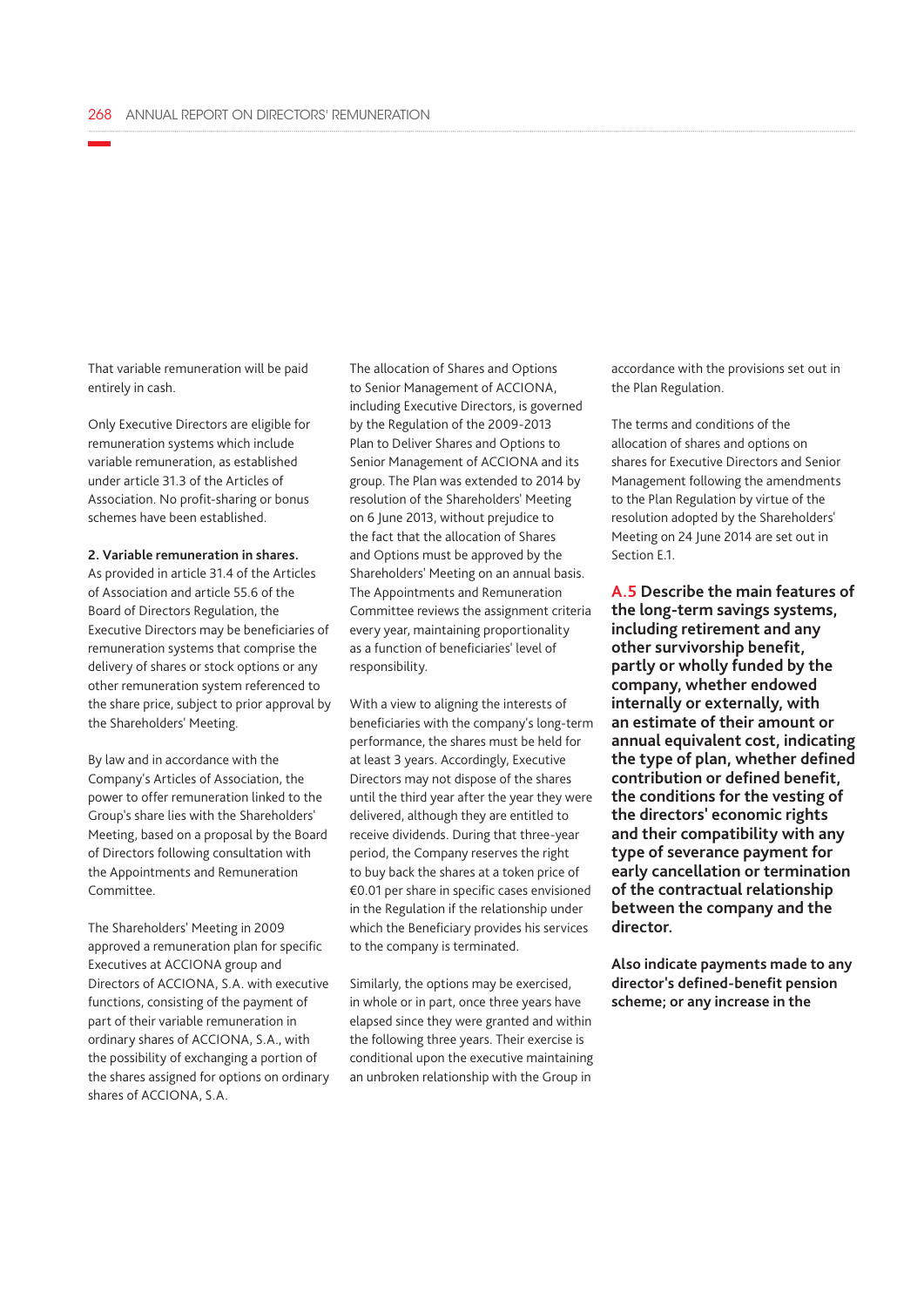### **director's vested rights with regard to contributions to defined-benefit schemes.**

#### **Describe the long-term saving systems.**

The Company has established a savings plan linked to survival to a given age, total, absolute and severe permanent disability, and death ("Savings Plan") exclusively for Executive Directors of the Company, in order to supplement their benefits under the public Social Security system, in the conditions and terms set out in the Savings Plan Regulation.

#### **I.- Basic characteristics of the Savings Plan.**

- a) It is a pension plan with defined contributions.
- b) It is a system which is supplied externally through Company payments of an annual premium to an insurer on behalf of the Plan Member to cover survival and risk contingencies, i.e.: (i) death and (ii) permanent disability in the degrees set out in the Regulation.
- c) In the event that the Plan Member ceases to hold the office of Executive Director of ACCIONA for any reason, the Company will cease to pay premiums into the Savings Plan on the date that the participant conclusively ceases to hold office, without prejudice to the economic rights recognised on behalf of the members.
- d) The Benefit under the Savings Plan will be paid directly by the insurer to the member, net of any personal income tax withholdings and prepayments that apply, which will be borne by the recipient of the Benefit. For other contingencies, the Benefit will be paid directly by the insurer to the heirs.
- e) Savings Plan Members will abandon the Plan in any of the following circumstances:
	- The occurrence of any of the risk contingencies covered, and receipt of the Benefit.
	- Reaching the age of 65 ("maturity").
	- Termination as Executive Director of ACCIONA for any reason other than those set out above.
- f) The Board of Directors of ACCIONA may decide to cancel or modify the amount of the premium.

#### **II.- Vesting conditions.**

The beneficiary of the Savings Plan Benefit will be the Company in the following two cases: A) where the Member ceases to hold the post of Executive Director of ACCIONA due to resignation, the Member forfeits all economic rights accumulated in the Savings Plan and, therefore, may not receive the Benefit arising from this Plan.

B) where the Executive Director is terminated due to a breach of his/her duties or the performance of any act

or omission that is detrimental to the Company as ruled on a final basis by a competent court.

Contributions on behalf of the Executive Directors in 2014 were 75% of the fixed salary, and the same percentage will be maintained for the coming years, although the Board of Directors, at the proposal of the Appointments and Remuneration Committee, may amend these contributions to adapt them to business performance and market changes.

There are no indemnities in the event of early termination of the contractual relationship, so it is considered unnecessary to establish compatibility conditions in the Savings Plan.

### **A.6 Indicate any indemnity payments agreed or paid in the event of termination as a director.**

#### **Describe the indemnity payments.**

The company has not signed any agreement establishing compensation in the event of termination as a Director nor has it paid any amount for the termination as Director.

**A.7 Describe the conditions with which contracts with Executive Directors for performing senior functions must comply. Among other aspects, give information on the term, limits to the amounts of indemnity,**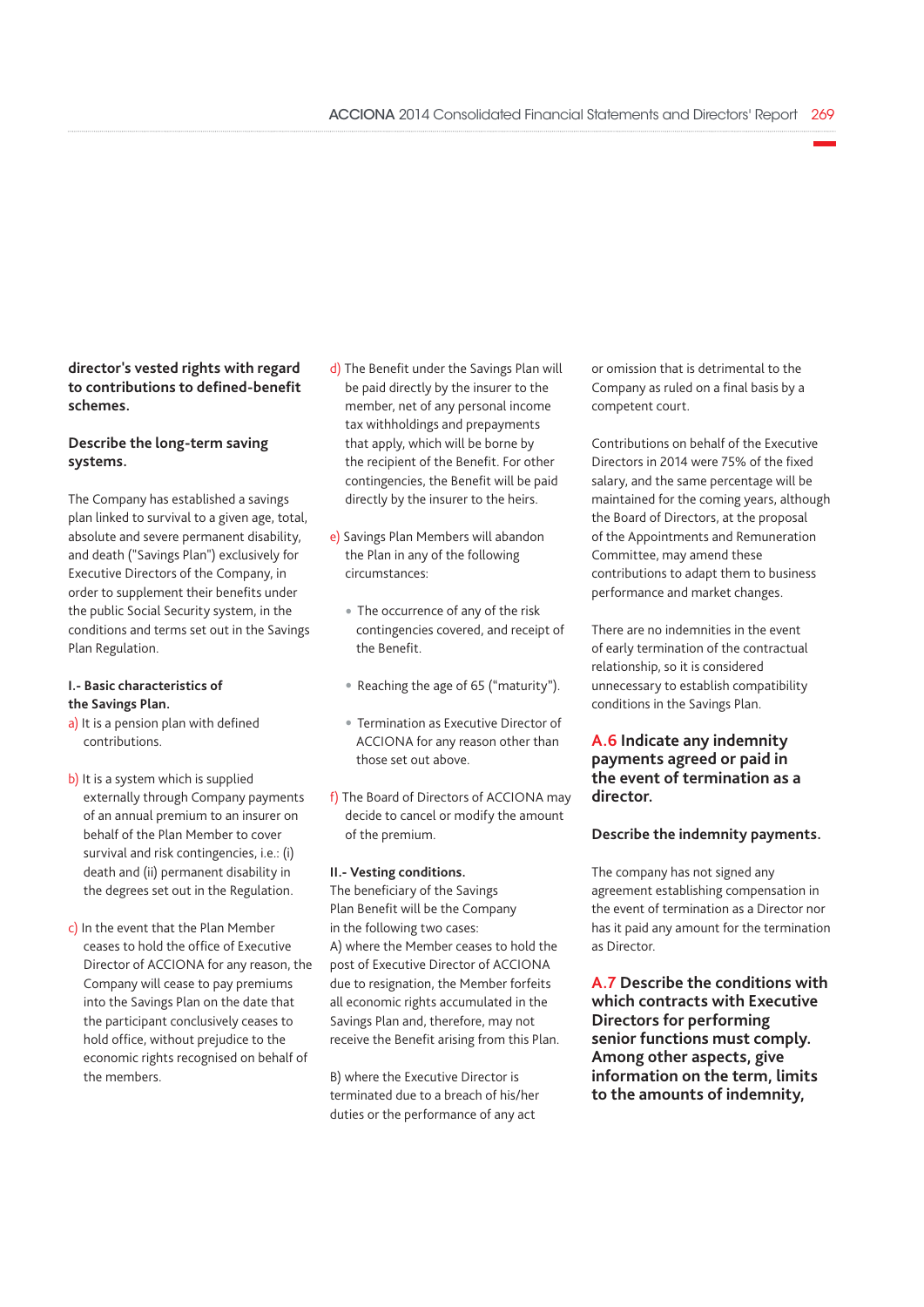**permanence clauses, notice periods and payments in lieu of notice, and any other clauses regarding hiring bonuses, as well as severance payments or golden handshakes for early cancellation or termination of the contractual relationship between the company and the Executive Director. Include, inter alia, non-compete, exclusivity, permanence or loyalty covenants or agreements and any governing non-competition after termination.**

#### **Describe the conditions of Executive Directors' contracts.**

The term of the Executive Directors' contract for their executive functions is indefinite. According to Article 31.1 of ACCIONA's Articles of Association, members of the Board of Directors hold office for a term of three years, and can be re-elected one or more times.

According to the Board of Directors Regulation, Executive Directors must tender their resignation to the Board of Directors and, if the latter deems it appropriate, resign if they are removed from the executive position that resulted in their appointment as directors.

No indemnity has been arranged for termination, early or otherwise, of directors' executive functions.

For one year following the termination of the contract signed with the company, Executive Directors shall not:

- (a) Provide services, directly or indirectly, to any person, business or company (whether as a partner, executive, employee, consultant, investor, borrower or otherwise) that competes with the business of the Company or ACCIONA Group, unless authorised by the Company, which authorisation shall not be unreasonably denied.
- (B) Participate, directly or indirectly, in the capital of any company or entity that competes with the business of the Company or ACCIONA Group.

This prohibition will not be considered to be breached in the case of a nonsignificant stake. For these purposes, a stake is considered to be non-significant if the investment does not provide, directly or indirectly, management functions or a significant influence on the competing company.

(c) Employment or attempt to employ any member of the management team of the Company or any other company belonging to ACCIONA Group or persuade them to resign from their post or to persuade or attempt to persuade any agent, customer, supplier or collaborator of the Company or ACCIONA Group to end their relationship with them.

Executive Directors provide their services on an exclusive basis and with full dedication. Exclusivity does not prevent them from holding positions in family businesses or holding companies whose activity does not compete with ACCIONA Group or institutional

or representative posts in non-profit entities, institutions or organisations.

No hiring bonuses, permanence clauses or notice periods have been arranged.

The regular employment relationship that Executive Directors have had with the company since they joined it is suspended once they become Directors.

In compliance with the provisions of articles 248 and 529 octodecies of Legislative Royal Decree 1/2010, of 2 July, approving the consolidated text of the Capital Companies Act, contracts have been signed with Executive Directors.

**A.8 Describe any additional remuneration paid to directors for services rendered other than those inherent to their directorship.**

#### **Describe supplementary remuneration items.**

Ms Carmen Becerril has signed a contract to provide professional services to ACCIONA Group in the areas of sustainability, climate change and energy. Apart from that, the Directors have not received any remuneration other than that indicated in this report.

**A.9 Indicate any remuneration granted in the form of advances, loans or guarantees, stating the interest rate, key features and any amounts repaid, as well as guarantee obligations assumed on their behalf.**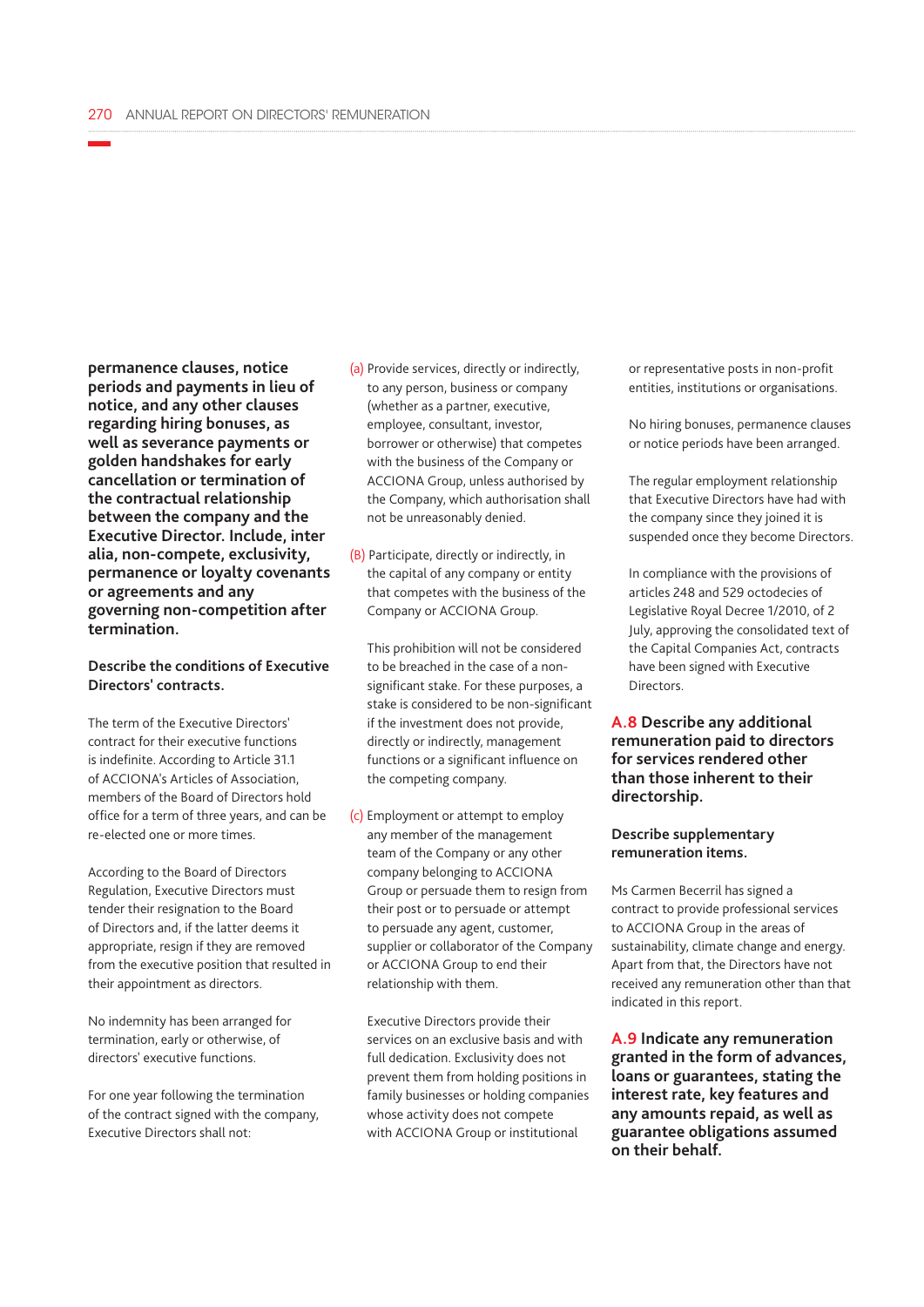#### **Describe the advances, loans and guarantees granted.**

The Directors have not received any type of remuneration in the form of advances, loans or guarantees.

#### **A.10 Describe the main features of remuneration in kind.**

#### **Describe any remuneration in kind.**

In addition to the remuneration items discussed above, Executive Directors receive specific remuneration in kind as follows:

Life insurance, a company vehicle and medical insurance, in accordance with the Company's benefit Policy in force at any given time.

The Executive Directors are entitled to reimbursement for any reasonable cost (travel expenses and board, mobile phone, entertainment expenses, etc.) incurred in the performance of their services to the Company, provided that they are duly supported.

This remuneration in kind is itemised in section D of this report. This remuneration may be modified by the Board, at the proposal of the Appointments and Remuneration Committee.

**A.11 Indicate the remuneration accruing to the director by virtue of payments made by the listed company to a third party in which the director provides** 

**services, where such payments are intended to remunerate the director's work in the company.**

**Describe the remuneration accruing to the director by virtue of payments made by the listed company to a third party in which the director works.**

The company has not paid remuneration of this kind.

**A.12 Any kind of compensation other than as listed above, of whatever nature and provenance within the group, especially when it qualifies as a relatedparty transaction or where its omission would detract from a true and fair view of the total remuneration accrued by the director.**

#### **Describe other remuneration items.**

The Directors have not received any remuneration other than as set out in this report, without prejudice to that which corresponds to them for their status as shareholders.

**A.13 Describe the actions taken by the company in connection with the remuneration system to reduce excessive risk exposure and match it to the company's long-term goals, values and interests. Include references to any: measures designed to ensure that the remuneration policy is aligned with the company's** 

**long-term performance; measures to provide an appropriate balance between fixed and variable compensation; measures taken in relation to those categories of staff whose work has a material impact on the undertaking's risk profile; clawback formulae or clauses to claim back performance-based variable remuneration when it was paid out on the basis of data that is subsequently proven to be manifestly inaccurate; and measures designed to prevent conflicts of interest, where applicable.**

**Describe actions taken to reduce the risks.**

Director remuneration for membership of the Board of Directors and its Committees is a fixed annual amount. The maximum remuneration that Directors may receive for discharging their supervisory functions is that established by the General Shareholders' Meeting.

Variable remuneration takes into account quantitative and qualitative objectives which contribute to a business model that promotes balanced, sustainable development and social cohesion. Annual variable remuneration is analysed each year by the Appointments and Remuneration Committee and is submitted to the Board of Directors for final approval. The variable remuneration components are sufficiently flexible, to the extent they can be eliminated entirely.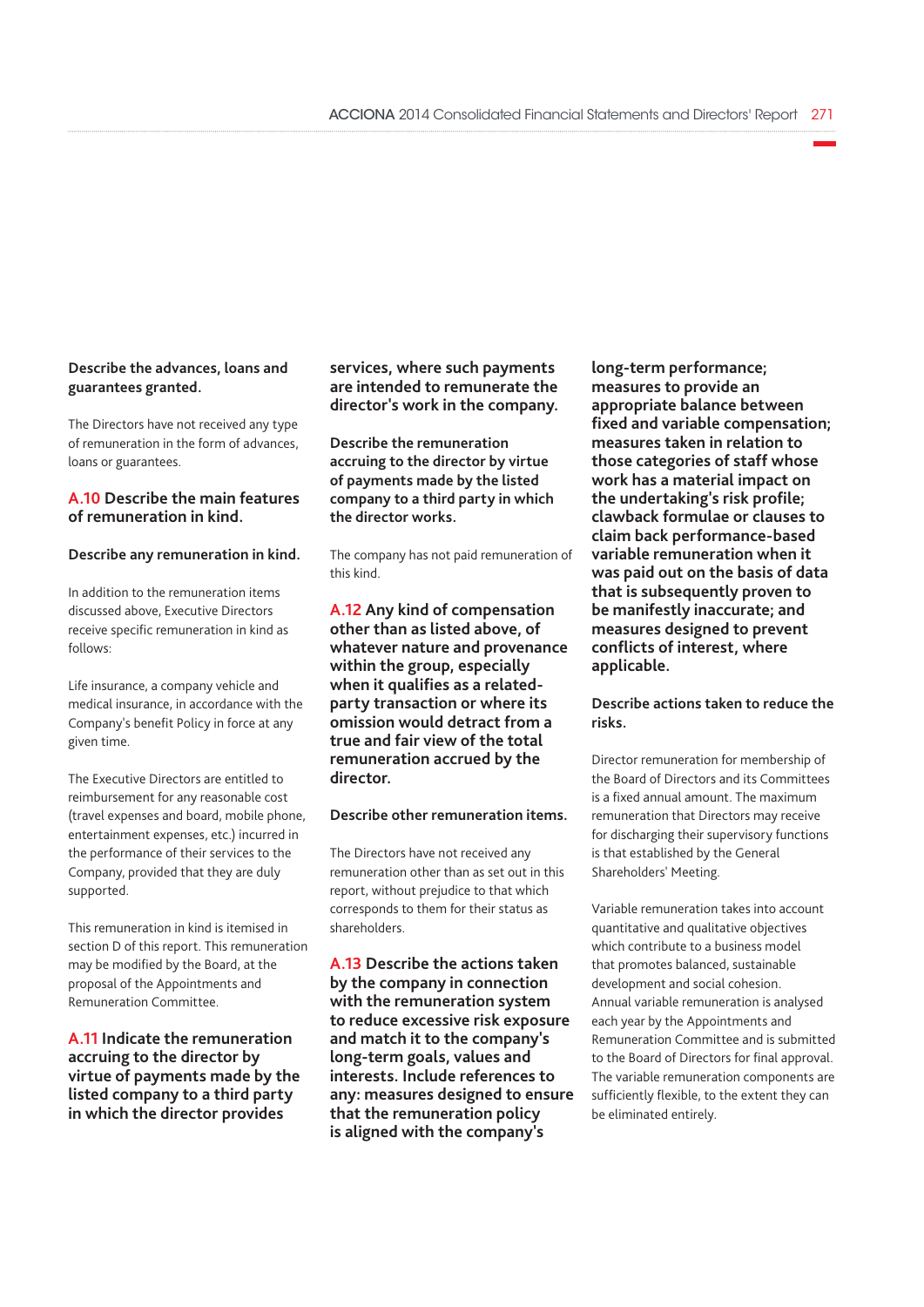The 2014 Plan for the delivery of shares and performance shares, as set out in section A.4, aims to align remuneration with the company's long-term objectives and interests. The Plan is part of a multi-year approach to ensure that the assessment process is based on long-term results and takes account of the Company and the Group's underlying economic cycle.

In terms of remuneration governance, the requirements as to independence in the composition of the Appointments and Remuneration Committee and its deliberations are met, and Board decisions that affect the remuneration of Executive Directors are adopted without the participation of those directors in the discussion or the vote.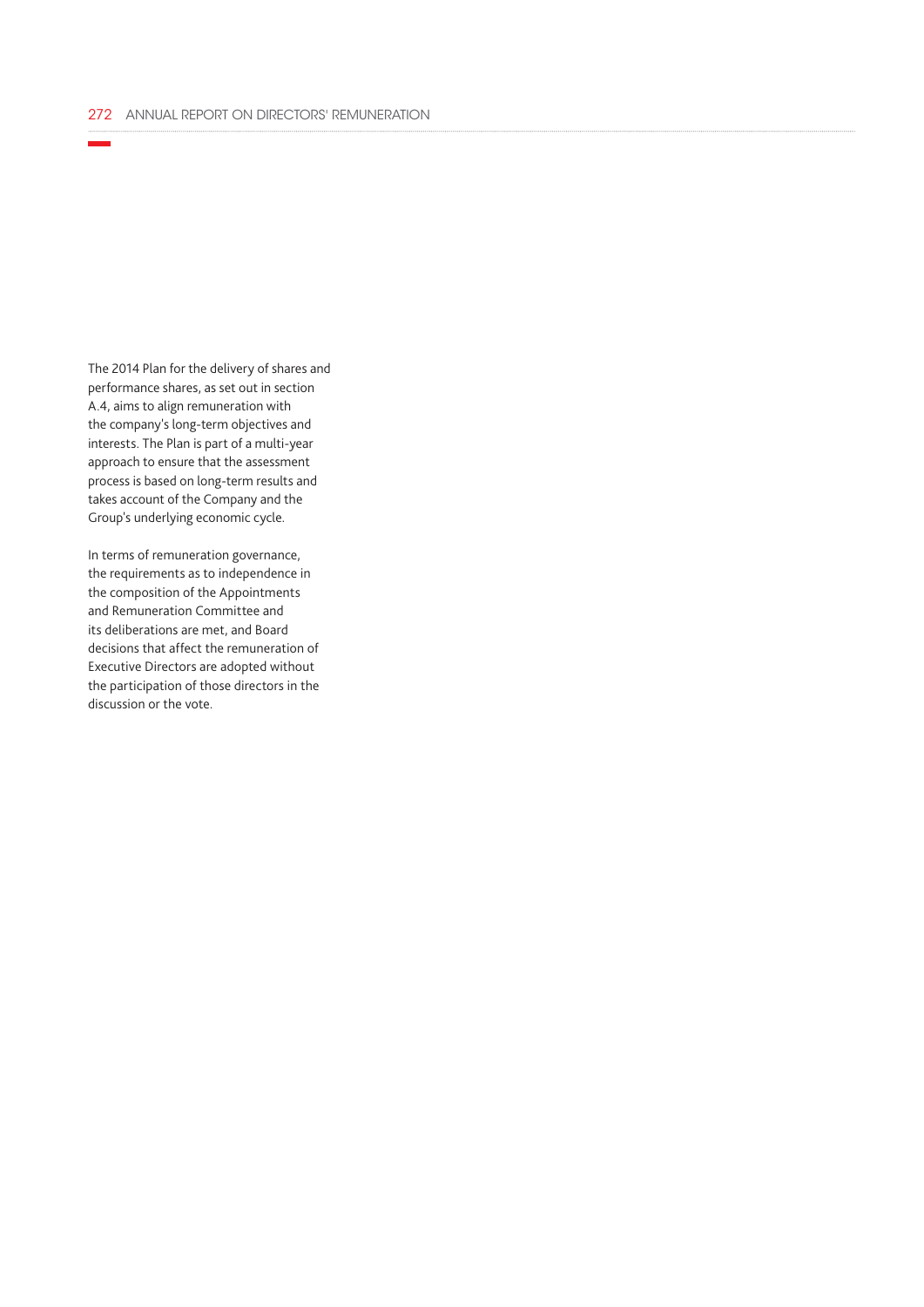# B. Remuneration Policy Envisioned for Future Years

**B.1 Give a general forecast of the remuneration policy for future years, describing the policy with respect to: fixed components and variable remuneration and per diem payments, the relationship between remuneration and performance, providential systems, conditions of Executive Directors' contracts, and forecasts of the most significant changes in remuneration policy with respect to previous years.**

#### **General forecast of the remuneration policy.**

At the date of this report, the Company had not adopted any decisions in this regard, with the result that the current remuneration policy is expected to be maintained for future years.

#### **B.2 Describe the decisionmaking process for shaping the remuneration policy planned for future years, and the role, if any, of the remuneration committee.**

#### **Describe the decision-making process for shaping the remuneration policy.**

The Appointments and Remuneration Committee, in the exercise of the functions assigned by the Board of Directors of ACCIONA, periodically reviews the remuneration policy of members of the Company's Board of Directors and its

validity on the basis of the company's remuneration principles and the remuneration provided for equivalent functions at comparable companies.

Accordingly, the Appointments and Remuneration Committee may propose to the Board of Directors any modification in that policy in terms of remuneration items (fixed and variable remuneration, long-term incentives, providential plans, and other remuneration components) and their amounts as a function of the Group's strategy, the Company's results and legal requirements. At any rate, and in accordance with the Articles of Association and the legislation in force, the General Shareholders' Meeting establishes the amount of remuneration ACCIONA may pay to its directors for belonging to the Board of Directors and its Committees, and approves the remuneration policy and its modifications.

Each year, the Appointments and Remuneration Committee drafts a Report on Director Remuneration. This report is put to an advisory vote as a separate item on the agenda at the General Shareholders' Meeting.

**B.3 Describe the incentives created by the company in the remuneration system to reduce excessive risk exposure and match it to the company's long-term objectives, values and interests.**

#### **Describe the incentives created to reduce risks.**

As detailed in section A.13, variable remuneration takes into account quantitative and qualitative objectives which contribute to a business model that promotes balanced, sustainable development and social cohesion.

Annual variable remuneration is analysed each year by the Appointments and Remuneration Committee and is submitted to the Board of Directors for final approval.

The Executive Directors also participate in the 2014 Plan to deliver shares and performance shares, as indicated in section A.4, with the goal of aligning remuneration with the company's long-term objectives and interests.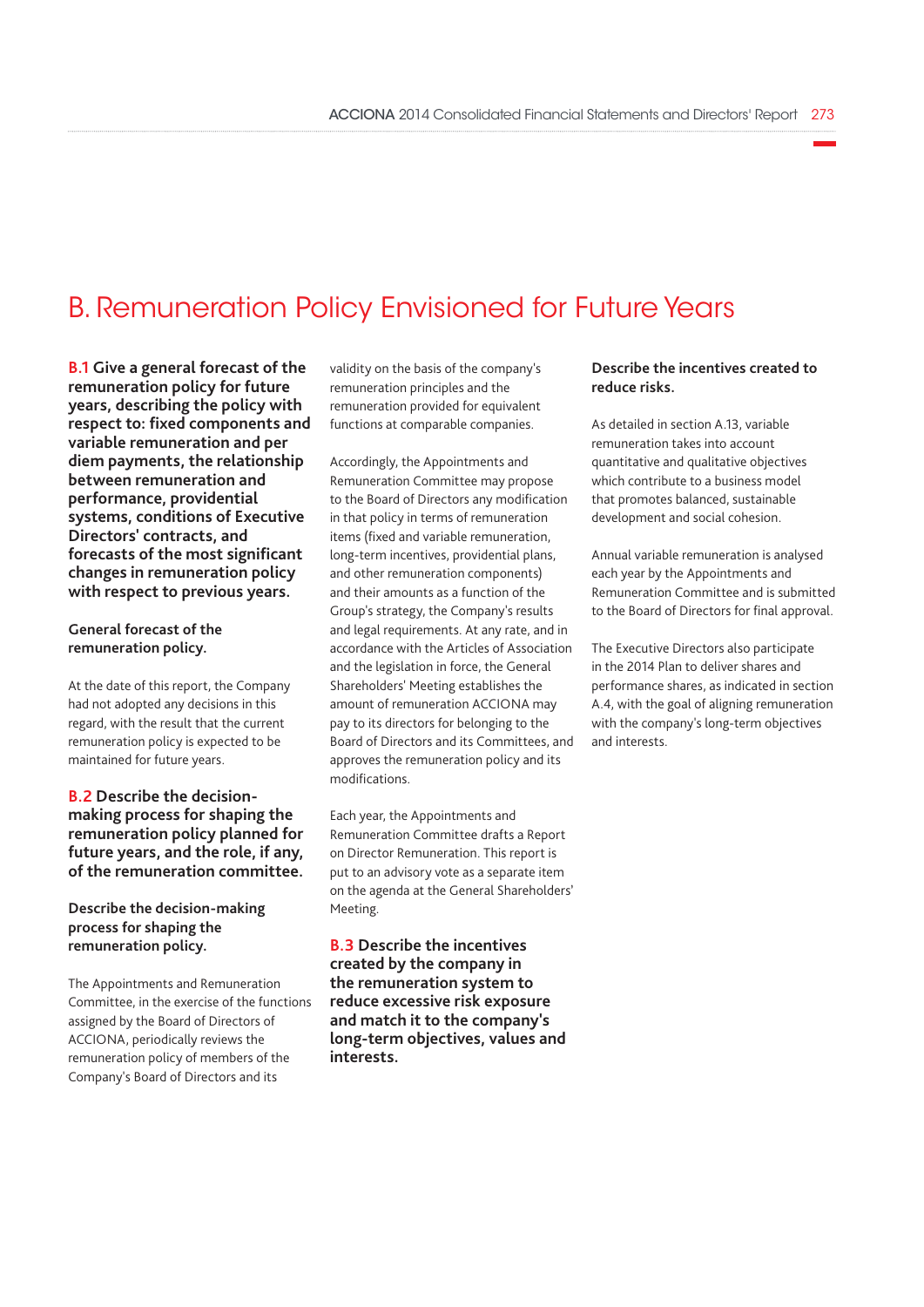# C. Overall Summary of How the Remuneration Policy Was Applied During the Closed Financial Year

**C.1 Give a brief description of the main features of the structure and remuneration items of the remuneration policy applied during the last financial year, with a breakdown of the individual remuneration accrued by each of the directors listed in Section D of this report, and a summary of the resolutions passed by the board to implement those items.**

#### **Describe the structure and remuneration items of the remuneration policy applied during the year.**

Fixed remuneration for directors for discharging supervisory functions was unchanged with respect to previous years. Non-executive Directors do not receive any type of variable remuneration.

Executive Directors' fixed remuneration remained unchanged with respect to the previous year, and has not increased in the last three years.

EBITDA, EBT, debt and the other financial objectives established at the beginning of the year, in line with the Company's strategy, are used to evaluate the attainment of annual financial targets. In addition to economic value creation,

objectives that contribute to development of a business model which promotes balanced, sustainable development and encourages social cohesion are also assessed. The annual assessment of Executive Director performance includes specific sustainability objectives and metrics. Variable remuneration includes the necessary safeguards to ensure that it is linked to the professional performance of its beneficiaries and not simply to the general performance of the market or of the company's sector of activity.

With respect to remuneration linked to the Company's shares, at the proposal of the Board of Directors and following a report from the Appointments and Remuneration Committee, the Shareholders' Meeting approved the delivery of 2,505 shares and 5,511 options in total to the Executive Directors under the 2009-2013 Plan Regulation. The individual variable remuneration disclosed in this report is the result of decisions by the Board in its overall evaluation of compliance with the financial targets established in the annual budgets and in the assessment of the professional performance by each Executive Director, which includes qualitative objectives which contribute to a business model that promotes balanced, sustainable development and social cohesion.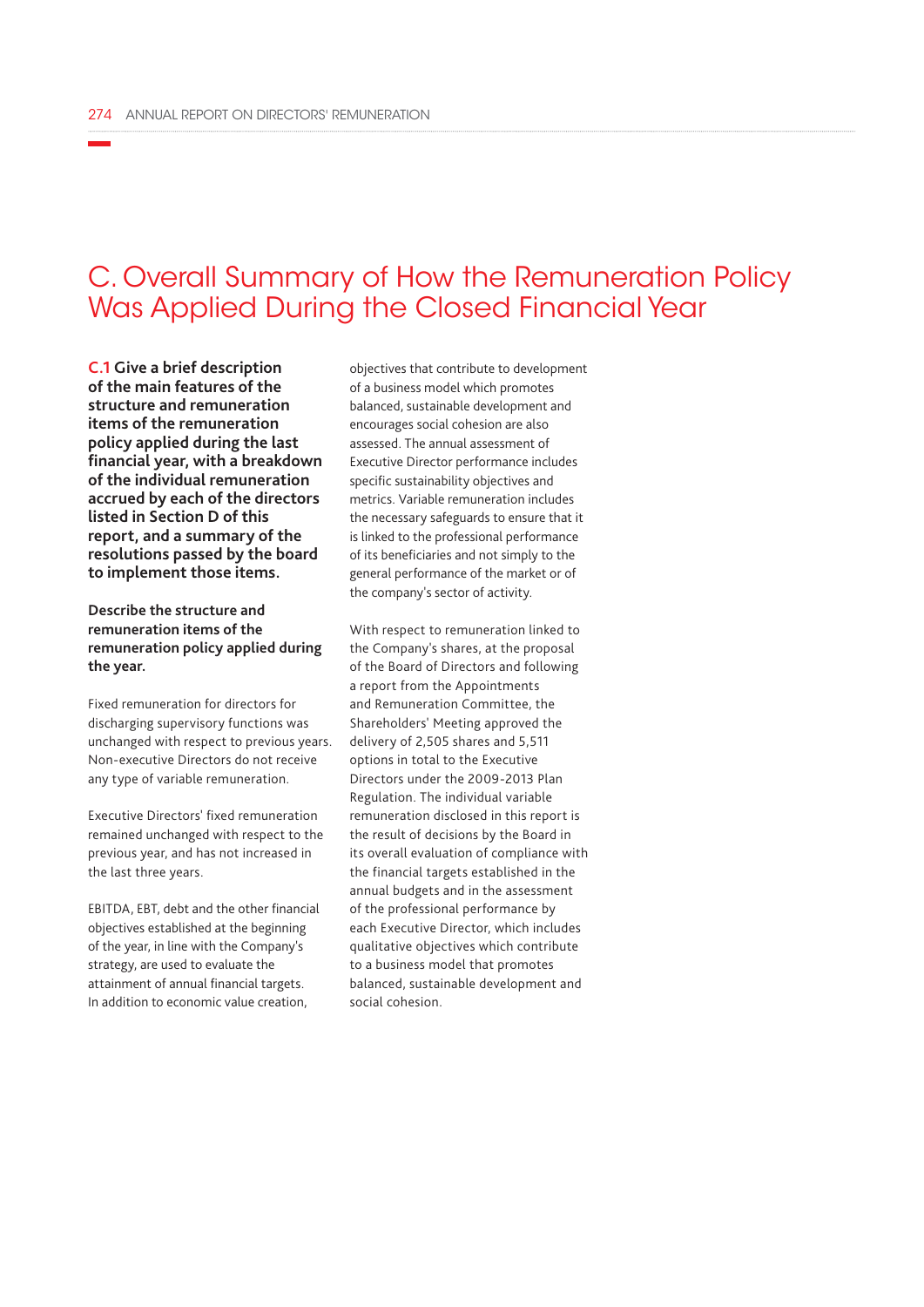# D. Details of Individual Remuneration Earned by Each Director

| Name                                               | <b>Status</b>      | <b>Accrual period for 2014</b> |
|----------------------------------------------------|--------------------|--------------------------------|
| Valentín Montoya Moya                              | Independent        | From 01/01/2014 to 31/12/2014. |
| Belén Villalonga Morenés                           | Independent        | From 01/01/2014 to 31/12/2014. |
| Miriam González Durantez                           | Independent        | From 01/01/2014 to 24/06/2014. |
| Consuelo Crespo Bofill                             | Independent        | From 01/01/2014 to 24/06/2014. |
| Carlos Espinosa de los Monteros Bernaldo De Quirós | Other External     | From 01/01/2014 to 31/12/2014. |
| Sol Daurella Comadrán                              | Independent        | From 01/01/2014 to 31/12/2014. |
| Jose Manuel Entrecanales Domecq                    | Executive director | From 01/01/2014 to 31/12/2014. |
| Juan Ignacio Entrecanales Franco                   | Executive director | From 01/01/2014 to 31/12/2014. |
| Jaime Castellanos Borrego                          | Independent        | From 01/01/2014 to 31/12/2014. |
| Daniel Entrecanales Domecq                         | Proprietary        | From 01/01/2014 to 31/12/2014. |
| Javier Entrecanales Franco                         | Proprietary        | From 01/01/2014 to 31/12/2014. |
| Fernando Rodés Vilà                                | Independent        | From 01/01/2014 to 31/12/2014. |
| Maria del Carmen Becerril Martínez                 | Other External     | From 24/06/2014 to 31/12/2014. |
| Juan Carlos Garay Ibargaray                        | Independent        | From 01/01/2014 to 31/12/2014. |
| Jerónimo Marcos Gerard Rivero                      | Independent        | From 24/06/2014 to 31/12/2014. |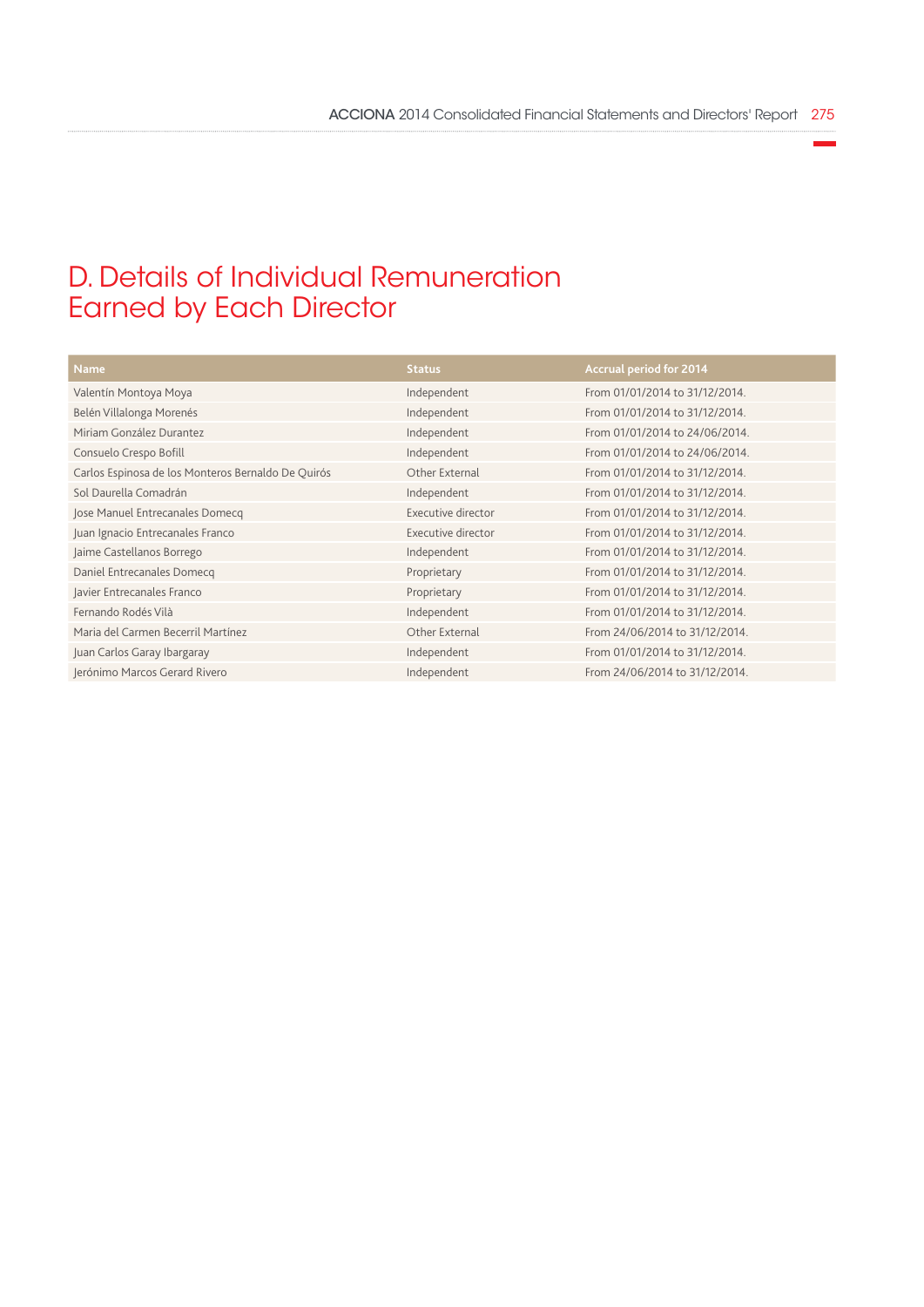**D.1 Complete the following tables on the individual remuneration accrued during the year by each of the directors (including remuneration for carrying out executive functions).**

**a) Remuneration accrued at the reporting company:**

## **i) Remuneration in cash (€'000).**

| <b>Name</b>                                              | <b>Wages</b>   | <b>Fixed remu-</b><br>neration | Per<br>diems        | Short-term<br>variable<br>remuneration | Short-term<br>variable<br>remuneration | <b>Remuneration</b><br>for belonging<br>to Board<br>committees | Indem-<br>nities | Other<br><b>items</b> | <b>Total</b><br>2014 | <b>Total</b><br>2013 |
|----------------------------------------------------------|----------------|--------------------------------|---------------------|----------------------------------------|----------------------------------------|----------------------------------------------------------------|------------------|-----------------------|----------------------|----------------------|
| Jose Manuel<br><b>Entrecanales Domecq</b>                | 1,000          | 68                             | $\overline{0}$      | 2,100                                  | $\mathsf{O}\xspace$                    | $\overline{0}$                                                 | $\overline{0}$   | 15                    | 3,183                | 4,051                |
| Juan Ignacio<br><b>Entrecanales Franco</b>               | 500            | 68                             | $\mathsf{O}\xspace$ | 885                                    | $\mathsf{O}\xspace$                    | $\mathsf{O}\xspace$                                            | $\overline{0}$   | 13                    | 1,466                | 1,604                |
| Jaime Castellanos<br>Borrego                             | $\mathbf 0$    | 68                             | $\mathsf{O}\xspace$ | $\circ$                                | $\mathsf{O}\xspace$                    | 126                                                            | $\mathbf 0$      | $\overline{0}$        | 194                  | 171                  |
| Daniel Entrecanales<br>Domecq                            | $\overline{0}$ | 68                             | $\mathbf{0}$        | $\circ$                                | $\mathbf{0}$                           | 36                                                             | $\overline{0}$   | $\mathbf{0}$          | 104                  | 104                  |
| Javier Entrecanales<br>Franco                            | $\overline{0}$ | 68                             | $\overline{0}$      | $\circ$                                | $\mathsf{O}\xspace$                    | 36                                                             | $\overline{0}$   | $\mathbf{0}$          | 104                  | 86                   |
| Carlos Espinosa<br>de los Monteros<br>Bernaldo De Quirós | $\overline{0}$ | 68                             | $\mathsf{O}\xspace$ | $\circ$                                | $\mathsf{O}\xspace$                    | 45                                                             | $\overline{0}$   | $\overline{0}$        | 113                  | 135                  |
| Sol Daurella<br>Comadrán                                 | $\circ$        | 68                             | $\mathbf{0}$        | $\mathbf{0}$                           | $\circ$                                | 45                                                             | $\overline{0}$   | $\mathbf{0}$          | 113                  | 90                   |
| Valentín Montoya<br>Moya                                 | $\mathbf 0$    | 68                             | $\mathsf{O}\xspace$ | $\circ$                                | $\mathsf{O}\xspace$                    | 126                                                            | $\mathbf 0$      | $\overline{0}$        | 194                  | 194                  |
| Belén Villalonga<br>Morenés                              | $\circ$        | 68                             | $\mathbf{0}$        | $\circ$                                | $\mathbf{0}$                           | $\overline{0}$                                                 | $\overline{0}$   | $\mathbf{0}$          | 68                   | 68                   |
| Fernando Rodés Vilà                                      | $\circ$        | 68                             | $\overline{0}$      | $\circ$                                | $\mathsf{O}\xspace$                    | 72                                                             | $\overline{0}$   | $\Omega$              | 140                  | 140                  |
| María del Carmen<br><b>Becerril Martínez</b>             | $\overline{0}$ | 34                             | $\overline{0}$      | $\circ$                                | $\mathsf{O}\xspace$                    | $\overline{0}$                                                 | $\overline{0}$   | 72                    | 106                  | $\mathbf 0$          |
| Juan Carlos Garay<br>Ibargaray                           | $\overline{0}$ | 68                             | $\mathbf{0}$        | $\circ$                                | $\circ$                                | 36                                                             | $\overline{0}$   | $\overline{0}$        | 104                  | 52                   |
| Jerónimo Marcos<br>Gerard Rivero                         | $\circ$        | 34                             | $\overline{0}$      | $\circ$                                | $\circ$                                | $\overline{0}$                                                 | $\overline{0}$   | $\overline{0}$        | 34                   | $\mathbf 0$          |
| Miriam González<br>Durantez                              | $\overline{0}$ | 34                             | $\overline{0}$      | $\circ$                                | $\circ$                                | 23                                                             | $\overline{0}$   | $\overline{0}$        | 57                   | 113                  |
| Consuelo<br>Crespo Bofill                                | $\overline{0}$ | 34                             | $\overline{0}$      | $\circ$                                | $\mathsf{O}\xspace$                    | 18                                                             | $\overline{0}$   | $\overline{0}$        | 52                   | 104                  |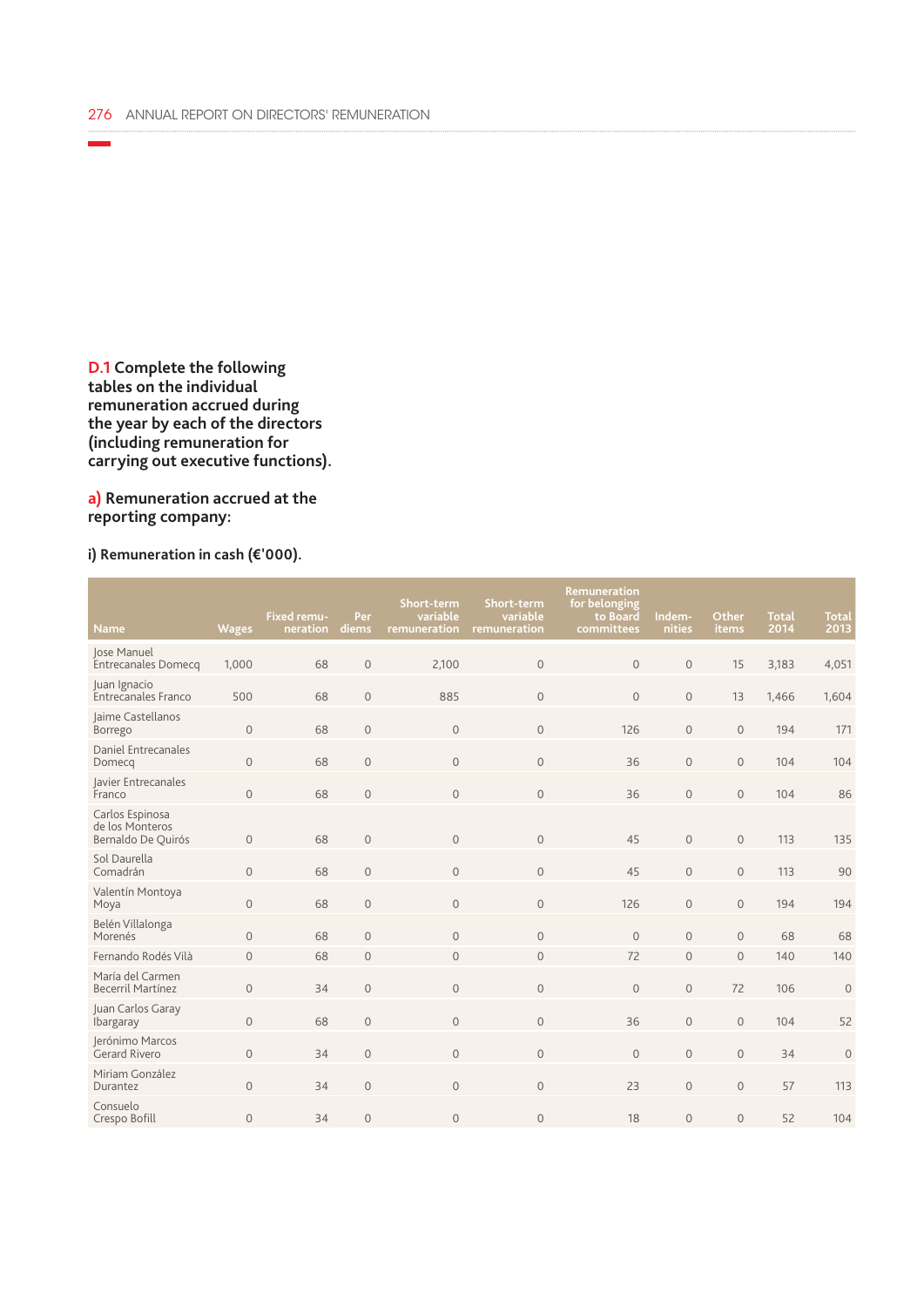## **ii) Share-based remuneration systems.**

| JOSE MANUEL ENTRECANALES DOMECQ<br><b>2009 Plan</b> |                          |                           |                                     |                   |                                       |                                |                                           |                   |                              |                                        |                           |
|-----------------------------------------------------|--------------------------|---------------------------|-------------------------------------|-------------------|---------------------------------------|--------------------------------|-------------------------------------------|-------------------|------------------------------|----------------------------------------|---------------------------|
|                                                     |                          |                           |                                     |                   | Options held at the beginning of 2014 |                                |                                           |                   | Options assigned during 2014 |                                        |                           |
| Date of<br>implemen-<br>tation                      | No. of<br>options        | <b>Shares</b><br>affected | <b>Strike</b><br>price $(\epsilon)$ |                   | Exercise period                       |                                |                                           | No. of<br>options | <b>Shares</b><br>affected    | <b>Strike</b><br>price<br>$(\epsilon)$ | <b>Exercise</b><br>period |
| 24/06/2009                                          | 2,529                    | 2,529                     | 89.00                               |                   | 04/12 to 03/15                        |                                |                                           | $\overline{0}$    | $\overline{0}$               | 0.00                                   |                           |
| Conditions: .                                       |                          |                           |                                     |                   |                                       |                                |                                           |                   |                              |                                        |                           |
|                                                     | Shares delivered in 2014 |                           |                                     |                   | Options exercised in 2014             |                                | Options<br>vested<br>but not<br>exercised |                   | Options at 2014 year-end     |                                        |                           |
| No. of<br>shares                                    | Price                    | Payment                   | <b>Strike</b><br>price $(\epsilon)$ | No. of<br>options | <b>Shares</b><br>affected             | <b>Gross</b><br>gain<br>(€̃mn) | No. of<br>options                         | No. of<br>options | <b>Shares</b><br>affected    | <b>Strike</b><br>price<br>$(\epsilon)$ | <b>Exercise</b><br>period |
| $\overline{0}$                                      | 0.00                     | $\mathbf{O}$              | 0.00                                | $\Omega$          | $\Omega$                              | $\overline{0}$                 | $\overline{0}$                            | 2,529             | 2,529                        | 89.00                                  | 04/12 to<br>03/15         |

Other requirements for exercise: .

#### **JOSE MANUEL ENTRECANALES DOMECQ 2010 Plan**

|                                    |                          |                           |                                     |                                                                        | Options held at the beginning of 2014 |                               |                   | Options assigned during 2014 |                           |                                        |                           |
|------------------------------------|--------------------------|---------------------------|-------------------------------------|------------------------------------------------------------------------|---------------------------------------|-------------------------------|-------------------|------------------------------|---------------------------|----------------------------------------|---------------------------|
| Date of<br>implemen-<br>tation     | No. of<br>options        | <b>Shares</b><br>affected | <b>Strike</b><br>price $(\epsilon)$ |                                                                        | Exercise period                       |                               |                   | No. of<br>options            | <b>Shares</b><br>affected | <b>Strike</b><br>price<br>$(\epsilon)$ | <b>Exercise</b><br>period |
| 23/06/2010                         | 4,342                    | 4,342                     | 91.10                               |                                                                        | 04/13 to 03/16                        |                               |                   | $\overline{0}$               | $\overline{0}$            | 0.00                                   |                           |
| Conditions: .                      |                          |                           |                                     |                                                                        |                                       |                               |                   |                              |                           |                                        |                           |
|                                    | Shares delivered in 2014 |                           |                                     | Options<br>vested<br>but not<br>Options exercised in 2014<br>exercised |                                       |                               |                   |                              | Options at 2014 year-end  |                                        |                           |
| No. of<br>shares                   | Price                    | Payment                   | <b>Strike</b><br>price $(\epsilon)$ | No. of<br>options                                                      | <b>Shares</b><br>affected             | <b>Gross</b><br>gain<br>(€mn) | No. of<br>options | No. of<br>options            | <b>Shares</b><br>affected | <b>Strike</b><br>price<br>$(\epsilon)$ | Exercise<br>period        |
| $\Omega$                           | 0.00                     | $\mathbf{0}$              | 0.00                                | $\mathbf{0}$                                                           | $\mathbf{O}$                          | $\mathbf{0}$                  | $\overline{0}$    | 4,342                        | 4,342                     | 91.10                                  | 04/13 to<br>03/16         |
| Other requirements for exercise: . |                          |                           |                                     |                                                                        |                                       |                               |                   |                              |                           |                                        |                           |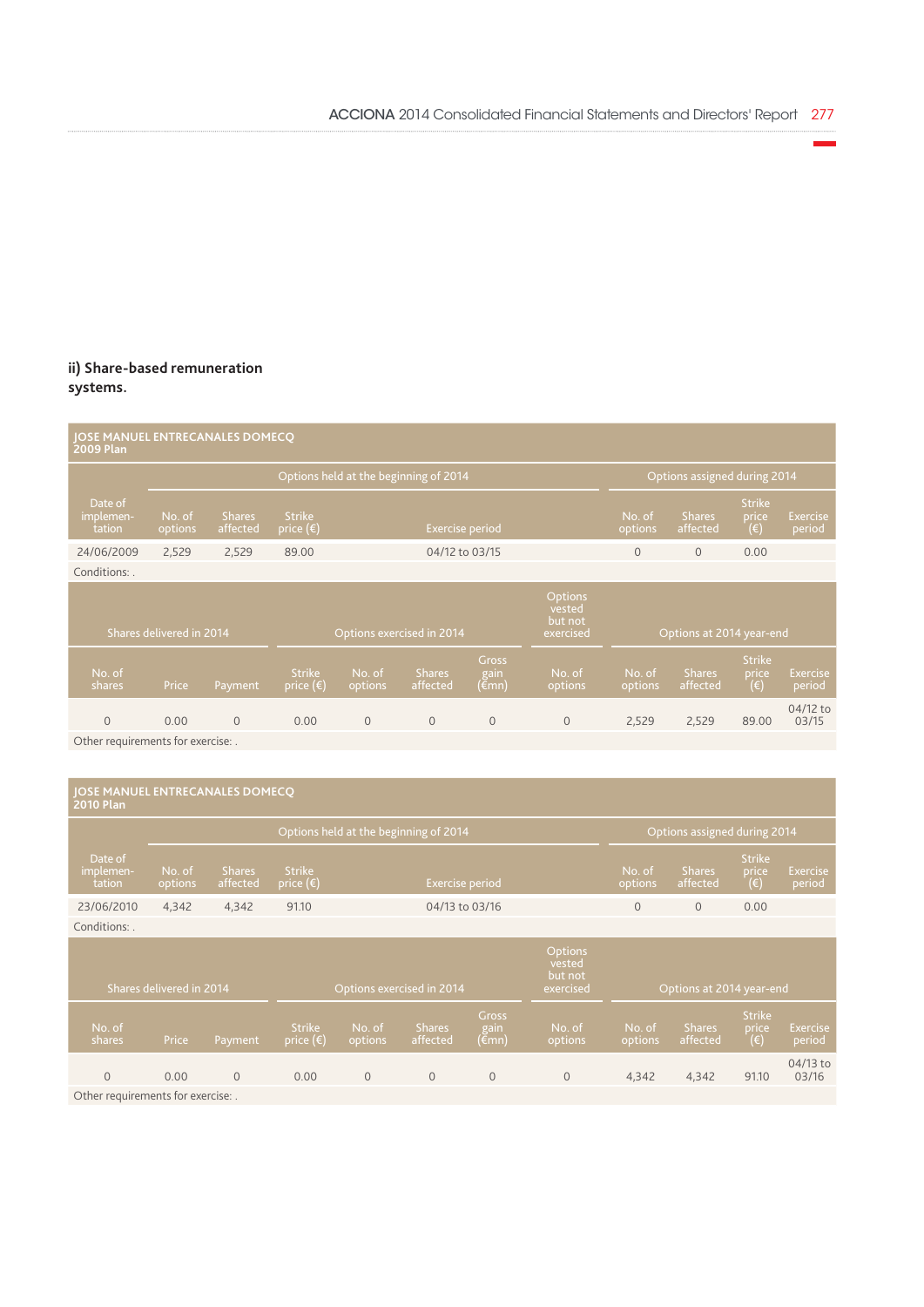#### **JOSE MANUEL ENTRECANALES DOMECQ 2011 Plan**

|                                |                   |                           |                                     | Options held at the beginning of 2014 |                                           |                   | Options assigned during 2014 |                                        |                    |
|--------------------------------|-------------------|---------------------------|-------------------------------------|---------------------------------------|-------------------------------------------|-------------------|------------------------------|----------------------------------------|--------------------|
| Date of<br>implemen-<br>tation | No. of<br>options | <b>Shares</b><br>affected | <b>Strike</b><br>price $(\epsilon)$ | Exercise period                       |                                           | No. of<br>options | <b>Shares</b><br>affected    | <b>Strike</b><br>price<br>$(\epsilon)$ | Exercise<br>period |
| 29/06/2011                     | 4.874             | 4.874                     | 53.00                               | 04/14 to 03/17                        |                                           | $\overline{0}$    | $\mathbf{0}$                 | 0.00                                   |                    |
| Conditions:                    |                   |                           |                                     |                                       |                                           |                   |                              |                                        |                    |
| Shares delivered in 2014       |                   |                           |                                     | Options exercised in 2014             | Options<br>vested<br>but not<br>exercised |                   | Options at 2014 year-end     |                                        |                    |

| No. of<br>shares | Price | Payment | <b>Strike</b><br>$price (E)$ options | No. of   | <b>Shares</b><br>affected | Gross<br>gain<br>$(\epsilon$ mn) | No. of J<br>options | No. of<br>options | <b>Shares</b><br>affected | <b>Strike</b><br><b>orice</b><br>$(\epsilon)$ | Exercise<br>period |
|------------------|-------|---------|--------------------------------------|----------|---------------------------|----------------------------------|---------------------|-------------------|---------------------------|-----------------------------------------------|--------------------|
|                  | 0.00  |         | 0.00                                 | $\Omega$ | $\Omega$                  | $\Omega$                         | $\cup$              | 4.874             | 4.874                     | 53.00                                         | 04/14<br>to 03/17  |

Other requirements for exercise: .

# **JOSE MANUEL ENTRECANALES DOMECQ 2012 Plan** Date of Strike (€) 25/05/2012 9,995 9,995 66.73 04/15 to 03/18 0 0 0.00

Conditions: .

|                                                         | Shares delivered in 2014 |                |                                     |                   | Options exercised in 2014 |                               | Options<br>vested<br>but not<br>exercised |                   | Options at 2014 year-end  |                                        |                    |
|---------------------------------------------------------|--------------------------|----------------|-------------------------------------|-------------------|---------------------------|-------------------------------|-------------------------------------------|-------------------|---------------------------|----------------------------------------|--------------------|
| No. of<br>shares                                        | Price                    | Payment        | <b>Strike</b><br>price $(\epsilon)$ | No. of<br>options | <b>Shares</b><br>affected | <b>Gross</b><br>gain<br>(€mn) | No. of<br>options                         | No. of<br>options | <b>Shares</b><br>affected | <b>Strike</b><br>price<br>$(\epsilon)$ | Exercise<br>period |
|                                                         | 0.00                     | $\overline{0}$ | 0.00                                | $\mathbf{0}$      | 0                         | $\mathbf{O}$                  | $\overline{0}$                            | 9,995             | 9,995                     | 66.73                                  | 04/15 to<br>03/18  |
| $\sim$ $\sim$ $\sim$ $\sim$ $\sim$ $\sim$ $\sim$ $\sim$ |                          |                |                                     |                   |                           |                               |                                           |                   |                           |                                        |                    |

Other requirements for exercise: .

| JOSE MANUEL ENTRECANALES DOMECQ<br><b>2013 Plan</b> |                                                       |                           |                                                                                                  |                          |                                       |                               |                   |                   |                              |                                        |                           |
|-----------------------------------------------------|-------------------------------------------------------|---------------------------|--------------------------------------------------------------------------------------------------|--------------------------|---------------------------------------|-------------------------------|-------------------|-------------------|------------------------------|----------------------------------------|---------------------------|
|                                                     |                                                       |                           |                                                                                                  |                          | Options held at the beginning of 2014 |                               |                   |                   | Options assigned during 2014 |                                        |                           |
| Date of<br>implemen-<br>tation                      | No. of<br>options                                     | <b>Shares</b><br>affected | <b>Strike</b><br>price $(\epsilon)$                                                              |                          |                                       | <b>Exercise period</b>        |                   | No. of<br>options | <b>Shares</b><br>affected    | <b>Strike</b><br>price<br>(€)          | Exercise<br>period        |
| 06/06/2013                                          | 10,138                                                | 10,138                    | 56.21                                                                                            |                          |                                       | 04/16 to 03/19                |                   | $\mathbf{0}$      | $\mathbf{0}$                 | 0.00                                   |                           |
| Conditions: .                                       |                                                       |                           |                                                                                                  |                          |                                       |                               |                   |                   |                              |                                        |                           |
|                                                     | Shares delivered in 2014<br>Options exercised in 2014 |                           |                                                                                                  |                          |                                       |                               |                   |                   | Options at 2014 year-end     |                                        |                           |
| No. of<br>shares                                    | Price                                                 | Payment                   | <b>Strike</b><br>$\overline{\mathsf{price}}\left(\mathsf{\mathsf{\mathsf{\mathfrak{C}}}}\right)$ | No. of<br><b>options</b> | <b>Shares</b><br>affected             | <b>Gross</b><br>gain<br>(€mn) | No. of<br>options | No. of<br>options | <b>Shares</b><br>affected    | <b>Strike</b><br>price<br>$(\epsilon)$ | <b>Exercise</b><br>period |
| $\mathbf{0}$                                        | 0.00                                                  | $\mathbf{0}$              | 0.00                                                                                             | $\overline{0}$           | $\mathbf{0}$                          | $\circ$                       | $\mathbf{0}$      | 10,138            | 10,138                       | 56.21                                  | 04/16<br>to 03/19         |
| Other requirements for exercise: .                  |                                                       |                           |                                                                                                  |                          |                                       |                               |                   |                   |                              |                                        |                           |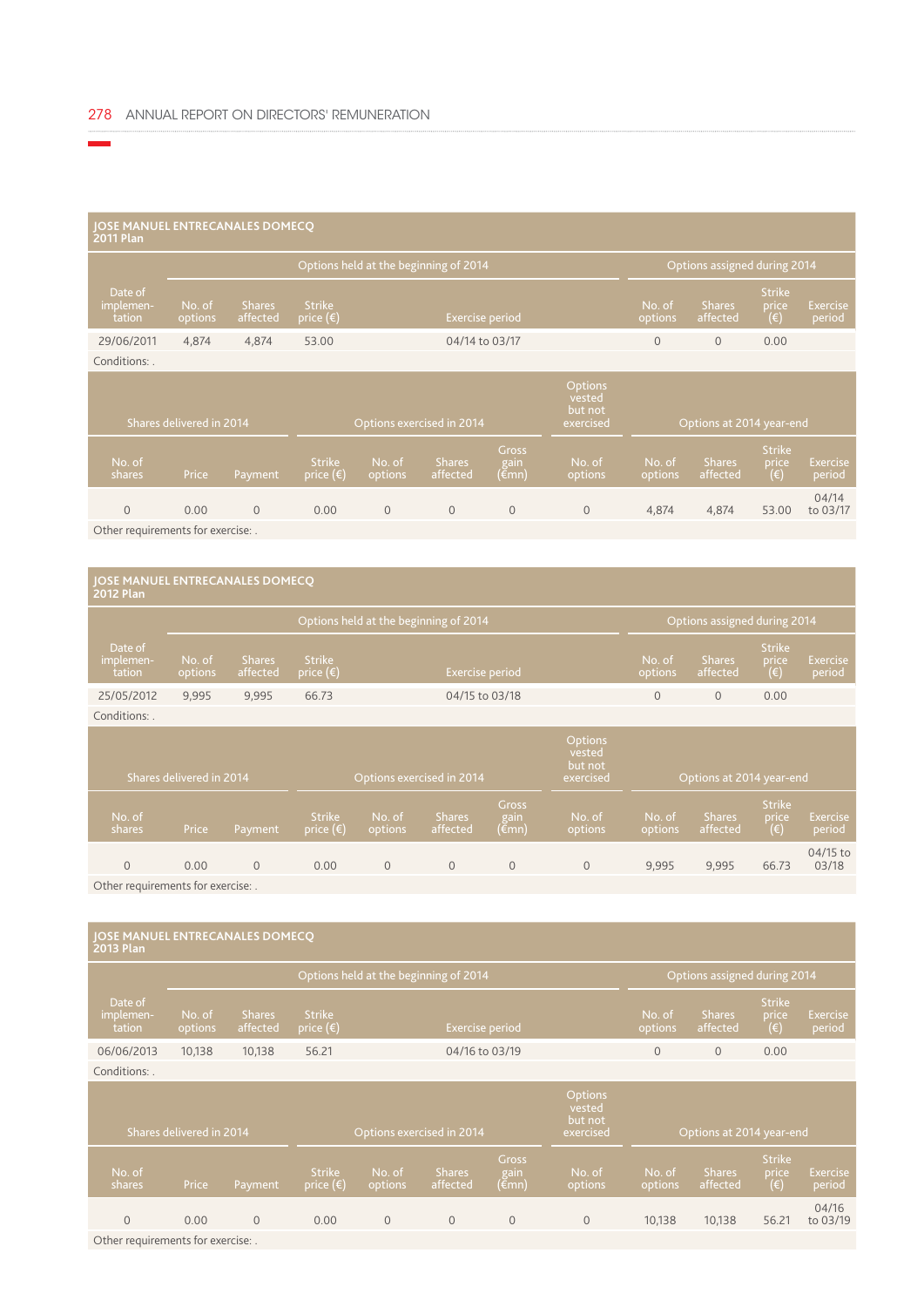| JOSE MANUEL ENTRECANALES DOMECQ<br><b>2014 Plan</b> |                          |                           |                                            |                                                                                                           |                                       |                                |                   |                   |                              |                                        |                           |
|-----------------------------------------------------|--------------------------|---------------------------|--------------------------------------------|-----------------------------------------------------------------------------------------------------------|---------------------------------------|--------------------------------|-------------------|-------------------|------------------------------|----------------------------------------|---------------------------|
|                                                     |                          |                           |                                            |                                                                                                           | Options held at the beginning of 2014 |                                |                   |                   | Options assigned during 2014 |                                        |                           |
| Date of<br>implemen-<br>tation                      | No. of<br>options        | <b>Shares</b><br>affected | <b>Strike</b><br>price $(\epsilon)^\prime$ |                                                                                                           | <b>Exercise period</b>                |                                |                   | No. of<br>options | <b>Shares</b><br>affected    | <b>Strike</b><br>price<br>(€)          | <b>Exercise</b><br>period |
| 24/06/2014<br>Conditions:                           | $\Omega$                 | $\Omega$                  | 0.00                                       |                                                                                                           | $\overline{\phantom{a}}$              |                                |                   | 5,511             | 5,511                        | 62.84                                  | 04/17 to<br>03/20         |
|                                                     | Shares delivered in 2014 |                           |                                            | <b>Options</b><br>vested<br>but not<br>Options at 2014 year-end<br>Options exercised in 2014<br>exercised |                                       |                                |                   |                   |                              |                                        |                           |
| No. of<br>shares                                    | Price                    | Payment                   | <b>Strike</b><br>price $(\epsilon)$        | No. of<br><b>options</b>                                                                                  | <b>Shares</b><br>affected             | <b>Gross</b><br>gain<br>(€̃mn) | No. of<br>options | No. of<br>options | <b>Shares</b><br>affected    | <b>Strike</b><br>price<br>$(\epsilon)$ | <b>Exercise</b><br>period |
| 835                                                 | 66.76                    | 56                        | 0.00                                       | $\Omega$                                                                                                  | $\overline{0}$                        | $\overline{0}$                 | $\overline{0}$    | 5,511             | 5,511                        | 62.84                                  | 04/17 to<br>03/20         |

Other requirements for exercise: .

| <b>JUAN IGNACIO ENTRECANALES FRANCO</b><br><b>2009 Plan</b> |                          |                           |                                     |                   |                                       |                                             |                                           |                   |                              |                                        |                           |
|-------------------------------------------------------------|--------------------------|---------------------------|-------------------------------------|-------------------|---------------------------------------|---------------------------------------------|-------------------------------------------|-------------------|------------------------------|----------------------------------------|---------------------------|
|                                                             |                          |                           |                                     |                   | Options held at the beginning of 2014 |                                             |                                           |                   | Options assigned during 2014 |                                        |                           |
| Date of<br>implemen-<br>tation                              | No. of<br>options        | <b>Shares</b><br>affected | <b>Strike</b><br>price $(\epsilon)$ |                   | <b>Exercise period</b>                |                                             |                                           | No. of<br>options | <b>Shares</b><br>affected    | <b>Strike</b><br>price<br>$(\epsilon)$ | <b>Exercise</b><br>period |
| 24/06/2009                                                  | 1,013                    | 1,013                     | 89.00                               |                   | 04/12 to 03/15                        |                                             |                                           | $\mathbf{O}$      | $\mathbf{0}$                 | 0.00                                   |                           |
| Conditions: .                                               |                          |                           |                                     |                   |                                       |                                             |                                           |                   |                              |                                        |                           |
|                                                             | Shares delivered in 2014 |                           |                                     |                   | Options exercised in 2014             |                                             | Options<br>vested<br>but not<br>exercised |                   | Options at 2014 year-end     |                                        |                           |
| No. of<br>shares                                            | Price                    | Payment                   | <b>Strike</b><br>price $(\epsilon)$ | No. of<br>options | <b>Shares</b><br>affected             | <b>Gross</b><br>gain <sup>1</sup><br>(€̃mn) | No. of<br>options                         | No. of<br>options | <b>Shares</b><br>affected    | <b>Strike</b><br>price<br>$(\epsilon)$ | <b>Exercise</b><br>period |
| 0                                                           | 0.00                     | $\overline{0}$            | 0.00                                | $\overline{0}$    | $\overline{0}$                        | $\overline{0}$                              | $\mathbf 0$                               | 1,013             | 1,013                        | 89.00                                  | 04/12 to<br>03/15         |

Other requirements for exercise: .

| <b>JUAN IGNACIO ENTRECANALES FRANCO</b><br><b>2010 Plan</b>                                                                           |                   |                           |                                     |                          |                                       |                                |                   |                   |                              |                                        |                           |
|---------------------------------------------------------------------------------------------------------------------------------------|-------------------|---------------------------|-------------------------------------|--------------------------|---------------------------------------|--------------------------------|-------------------|-------------------|------------------------------|----------------------------------------|---------------------------|
|                                                                                                                                       |                   |                           |                                     |                          | Options held at the beginning of 2014 |                                |                   |                   | Options assigned during 2014 |                                        |                           |
| Date of<br>implemen-<br>tation                                                                                                        | No. of<br>options | <b>Shares</b><br>affected | <b>Strike</b><br>price $(\epsilon)$ |                          | <b>Exercise period</b>                |                                |                   | No. of<br>options | <b>Shares</b><br>affected    | <b>Strike</b><br>price<br>$(\epsilon)$ | <b>Exercise</b><br>period |
| 23/06/2010                                                                                                                            | 3,600             | 3,600                     | 91.10                               |                          | 04/13 to 03/16                        |                                |                   | $\mathbf{O}$      | $\overline{0}$               | 0.00                                   |                           |
| Conditions:                                                                                                                           |                   |                           |                                     |                          |                                       |                                |                   |                   |                              |                                        |                           |
| <b>Options</b><br>vested<br>but not<br>Shares delivered in 2014<br>Options exercised in 2014<br>exercised<br>Options at 2014 year-end |                   |                           |                                     |                          |                                       |                                |                   |                   |                              |                                        |                           |
| No. of<br>shares                                                                                                                      | Price             | Payment                   | <b>Strike</b><br>price $(\epsilon)$ | No. of<br><b>options</b> | <b>Shares</b><br>affected             | <b>Gross</b><br>gain<br>(€̃mn) | No. of<br>options | No. of<br>options | <b>Shares</b><br>affected    | <b>Strike</b><br>price<br>$(\epsilon)$ | <b>Exercise</b><br>period |
| $\Omega$                                                                                                                              | 0.00              | $\overline{0}$            | 0.00                                | $\overline{0}$           | $\mathbf{O}$                          | $\mathbf{O}$                   | $\overline{0}$    | 3,600             | 3,600                        | 91.10                                  | 04/13 to<br>03/16         |
| Other requirements for exercise: .                                                                                                    |                   |                           |                                     |                          |                                       |                                |                   |                   |                              |                                        |                           |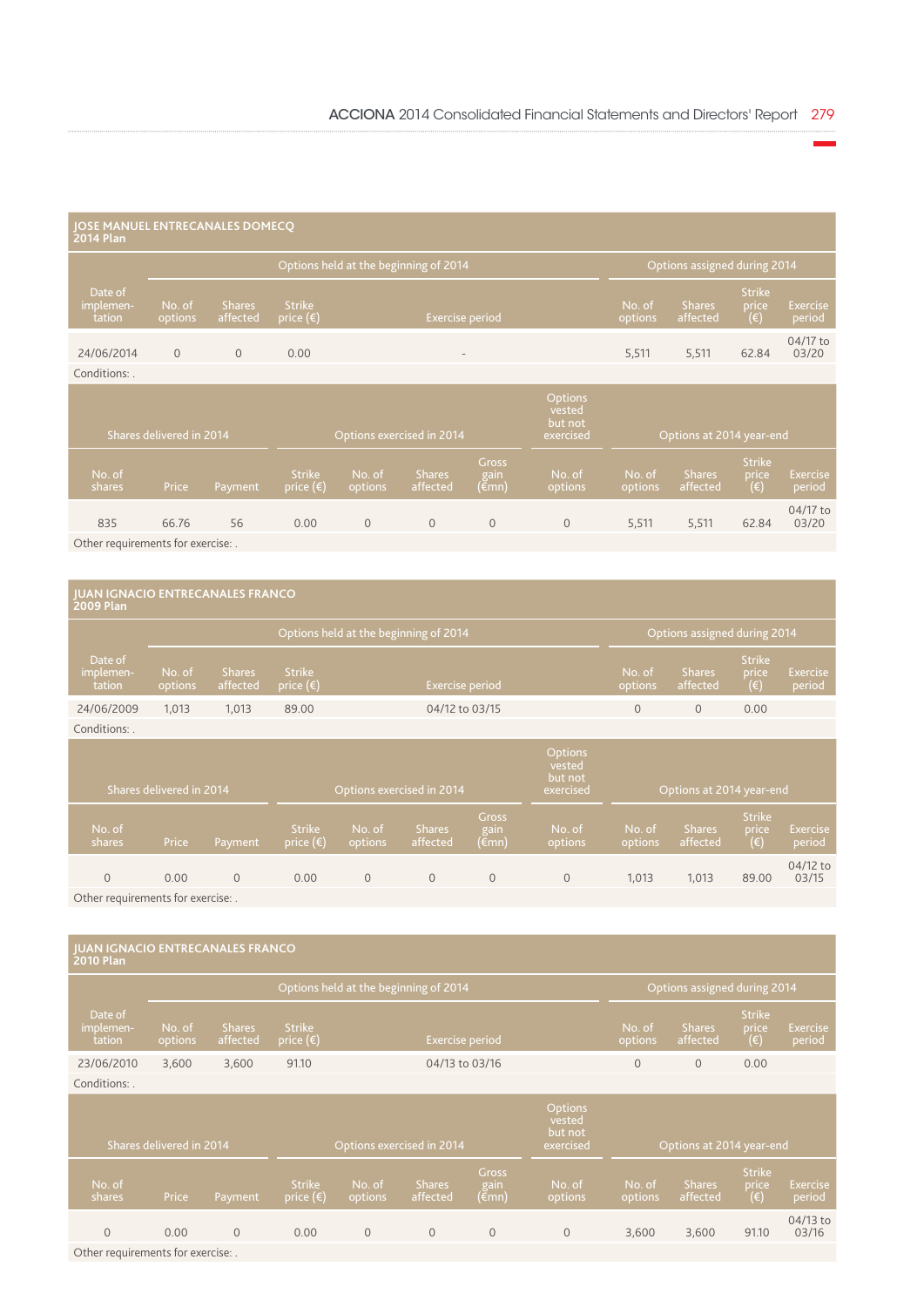#### **JUAN IGNACIO ENTRECANALES FRANCO 2014 Plan**

| ZV 14 FIGHT                                            |                          |                           |                                                                        |                              |                           |                               |                   |                          |                           |                                        |                           |
|--------------------------------------------------------|--------------------------|---------------------------|------------------------------------------------------------------------|------------------------------|---------------------------|-------------------------------|-------------------|--------------------------|---------------------------|----------------------------------------|---------------------------|
|                                                        |                          |                           | Options held at the beginning of 2014                                  | Options assigned during 2014 |                           |                               |                   |                          |                           |                                        |                           |
| Date of<br>implemen-<br>tation                         | No. of<br>options        | <b>Shares</b><br>affected | <b>Strike</b><br>price $(\epsilon)$                                    |                              | <b>Exercise period</b>    |                               |                   | No. of<br>options        | <b>Shares</b><br>affected | <b>Strike</b><br>price<br>$(\epsilon)$ | <b>Exercise</b><br>period |
| 24/06/2014                                             | $\overline{O}$           | $\overline{0}$            | 0.00                                                                   | $\qquad \qquad -$            |                           |                               |                   |                          | $\mathbf{0}$              | 0.00                                   |                           |
| Conditions: .                                          |                          |                           |                                                                        |                              |                           |                               |                   |                          |                           |                                        |                           |
|                                                        | Shares delivered in 2014 |                           | Options<br>vested<br>but not<br>Options exercised in 2014<br>exercised |                              |                           |                               |                   | Options at 2014 year-end |                           |                                        |                           |
| No. of<br>shares                                       | Price                    | Payment                   | <b>Strike</b><br>price $(\epsilon)$                                    | No. of<br>options            | <b>Shares</b><br>affected | <b>Gross</b><br>gain<br>(€mn) | No. of<br>options | No. of<br>options        | <b>Shares</b><br>affected | <b>Strike</b><br>price<br>$(\epsilon)$ | Exercise<br>period        |
| 1,670                                                  | 66.76                    | 111                       | 0.00                                                                   | $\overline{0}$               | $\mathbf{O}$              | $\mathbf{0}$                  | $\mathbf{0}$      | $\mathbf{0}$             | $\mathbf{O}$              | 0.00                                   |                           |
| $\bigcap$ there are no integrate that from accountance |                          |                           |                                                                        |                              |                           |                               |                   |                          |                           |                                        |                           |

Other requirements for exercise: .

## **iii) Long-term saving systems.**

|                                  | Contribution in the year by<br>the company ( $\varepsilon$ '000) |      | Accumulated funds ( $\varepsilon$ '000) |      |  |  |  |
|----------------------------------|------------------------------------------------------------------|------|-----------------------------------------|------|--|--|--|
| <b>Name</b>                      | 2014                                                             | 2013 | 2014                                    | 2013 |  |  |  |
| Jose Manuel Entrecanales Domecq  | 750                                                              |      |                                         |      |  |  |  |
| Juan Ignacio Entrecanales Franco | 375                                                              |      |                                         |      |  |  |  |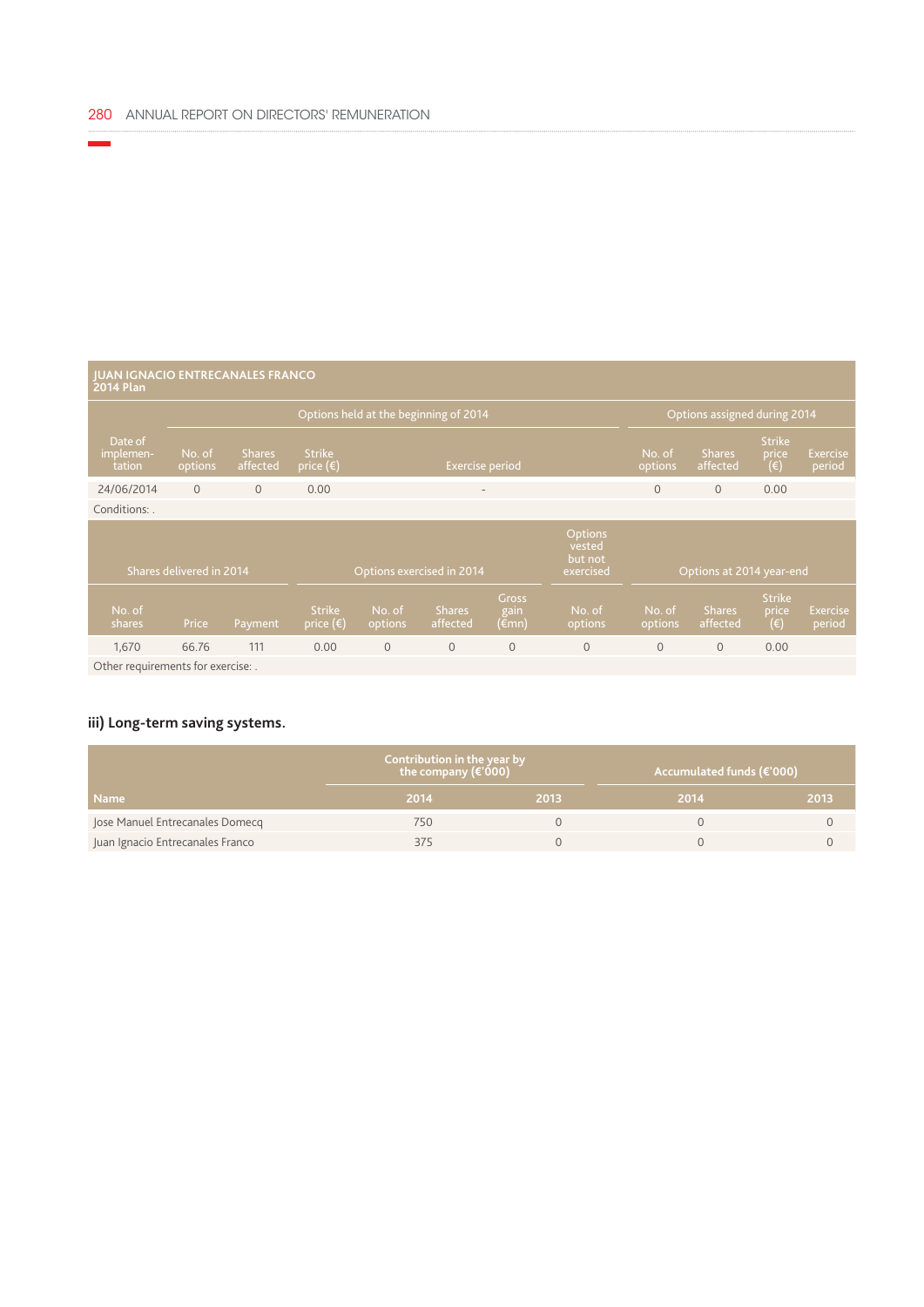### **b) Remuneration accrued by company directors for belonging to boards of other Group companies:**

# **i) Remuneration in cash (€'000).**

| <b>Name</b>                                           | <b>Wages</b>   | <b>Fixed</b><br>remune-<br>ration | Per<br>diems   | Short-<br>term<br>variable<br>remune-<br>ration | Long-<br>term<br>variable<br>remune-<br>ration | Remune-<br>ration for<br>belonging<br>to Board<br>committees | Indem-<br>nities | <b>Other items</b> | <b>Total</b><br>2014 | <b>Total</b><br>2013 |
|-------------------------------------------------------|----------------|-----------------------------------|----------------|-------------------------------------------------|------------------------------------------------|--------------------------------------------------------------|------------------|--------------------|----------------------|----------------------|
| Jose Manuel Entrecanales Domecq                       | $\overline{0}$ | $\mathbf{0}$                      | $\mathbf{O}$   | $\mathbf{0}$                                    | $\mathbf{O}$                                   | $\mathbf{O}$                                                 | $\mathbf{0}$     | $\mathbf{0}$       | $\mathbf{0}$         | $\overline{0}$       |
| Juan Ignacio Entrecanales Franco                      | $\overline{0}$ | $\circ$                           | $\mathbf{0}$   | $\mathbf{0}$                                    | $\mathbf{0}$                                   | $\mathbf{0}$                                                 | $\mathbf{0}$     | $\Omega$           | $\circ$              | 0                    |
| Jaime Castellanos Borrego                             | 0              | $\circ$                           | $\Omega$       | $\overline{0}$                                  | $\circ$                                        | $\mathbf{O}$                                                 | $\overline{0}$   | $\Omega$           | $\overline{0}$       | 0                    |
| Daniel Entrecanales Domecq                            | $\Omega$       | $\Omega$                          | $\Omega$       | $\Omega$                                        | $\Omega$                                       | $\Omega$                                                     | $\Omega$         | $\Omega$           | $\Omega$             | $\overline{0}$       |
| Javier Entrecanales Franco                            | $\Omega$       | $\Omega$                          | $\Omega$       | $\mathbf{0}$                                    | $\circ$                                        | $\Omega$                                                     | $\Omega$         | $\Omega$           | $\mathbf{0}$         | $\overline{0}$       |
| Carlos Espinosa de los Monteros<br>Bernaldo de Quirós | 0              | $\Omega$                          | $\overline{0}$ | $\overline{0}$                                  | $\overline{0}$                                 | $\Omega$                                                     | $\Omega$         | $\Omega$           | $\mathbf{0}$         | $\Omega$             |
| Sol Daurella Comadrán                                 | $\Omega$       | $\Omega$                          | $\Omega$       | $\Omega$                                        | $\Omega$                                       | $\Omega$                                                     | $\Omega$         | $\Omega$           | $\Omega$             | 0                    |
| Valentín Montoya Moya                                 | $\overline{0}$ | $\Omega$                          | $\Omega$       | $\Omega$                                        | $\Omega$                                       | $\Omega$                                                     | $\Omega$         | $\Omega$           | $\circ$              | 0                    |
| Belén Villalonga Morenés                              | $\Omega$       | $\Omega$                          | $\Omega$       | $\Omega$                                        | $\Omega$                                       | $\Omega$                                                     | $\Omega$         | $\Omega$           | $\Omega$             | $\overline{0}$       |
| Fernando Rodés Vilà                                   | $\Omega$       | $\Omega$                          | $\Omega$       | $\mathbf{O}$                                    | $\Omega$                                       | $\Omega$                                                     | $\Omega$         | $\Omega$           | $\Omega$             | $\overline{0}$       |
| María del Carmen<br><b>Becerril Martínez</b>          | $\Omega$       | $\Omega$                          | $\overline{0}$ | $\Omega$                                        | $\Omega$                                       | $\Omega$                                                     | $\Omega$         | $\Omega$           | $\mathbf{0}$         | $\Omega$             |
| Juan Carlos Garay Ibargaray                           | $\Omega$       | $\Omega$                          | $\Omega$       | $\circ$                                         | $\circ$                                        | $\Omega$                                                     | $\Omega$         | $\Omega$           | $\Omega$             | 0                    |
| Jerónimo Marcos Gerard Rivero                         | $\Omega$       | $\Omega$                          | $\Omega$       | $\overline{0}$                                  | $\mathbf{0}$                                   | $\Omega$                                                     | $\Omega$         | $\Omega$           | $\Omega$             | 0                    |
| Miriam González Durantez                              | $\Omega$       | $\Omega$                          | $\mathbf{O}$   | $\overline{0}$                                  | $\mathbf{0}$                                   | $\Omega$                                                     | $\Omega$         | $\Omega$           | $\overline{0}$       | 0                    |
| Consuelo Crespo Bofill                                | $\Omega$       | $\Omega$                          | $\Omega$       | $\overline{0}$                                  | $\overline{0}$                                 | $\Omega$                                                     | $\Omega$         | $\Omega$           | $\overline{0}$       | $\overline{0}$       |

## **ii) Share-based remuneration systems.**

## **iii) Long-term saving systems.**

|                                  | Contribution in the year by<br>the company ( $\varepsilon$ '000) |      | Accumulated funds (€'000) |      |  |  |  |
|----------------------------------|------------------------------------------------------------------|------|---------------------------|------|--|--|--|
| <b>Name</b>                      | 2014                                                             | 2013 | 2014                      | 2013 |  |  |  |
| Jose Manuel Entrecanales Domecq  | 750                                                              |      | 750.                      |      |  |  |  |
| Juan Ignacio Entrecanales Franco | 375                                                              |      |                           |      |  |  |  |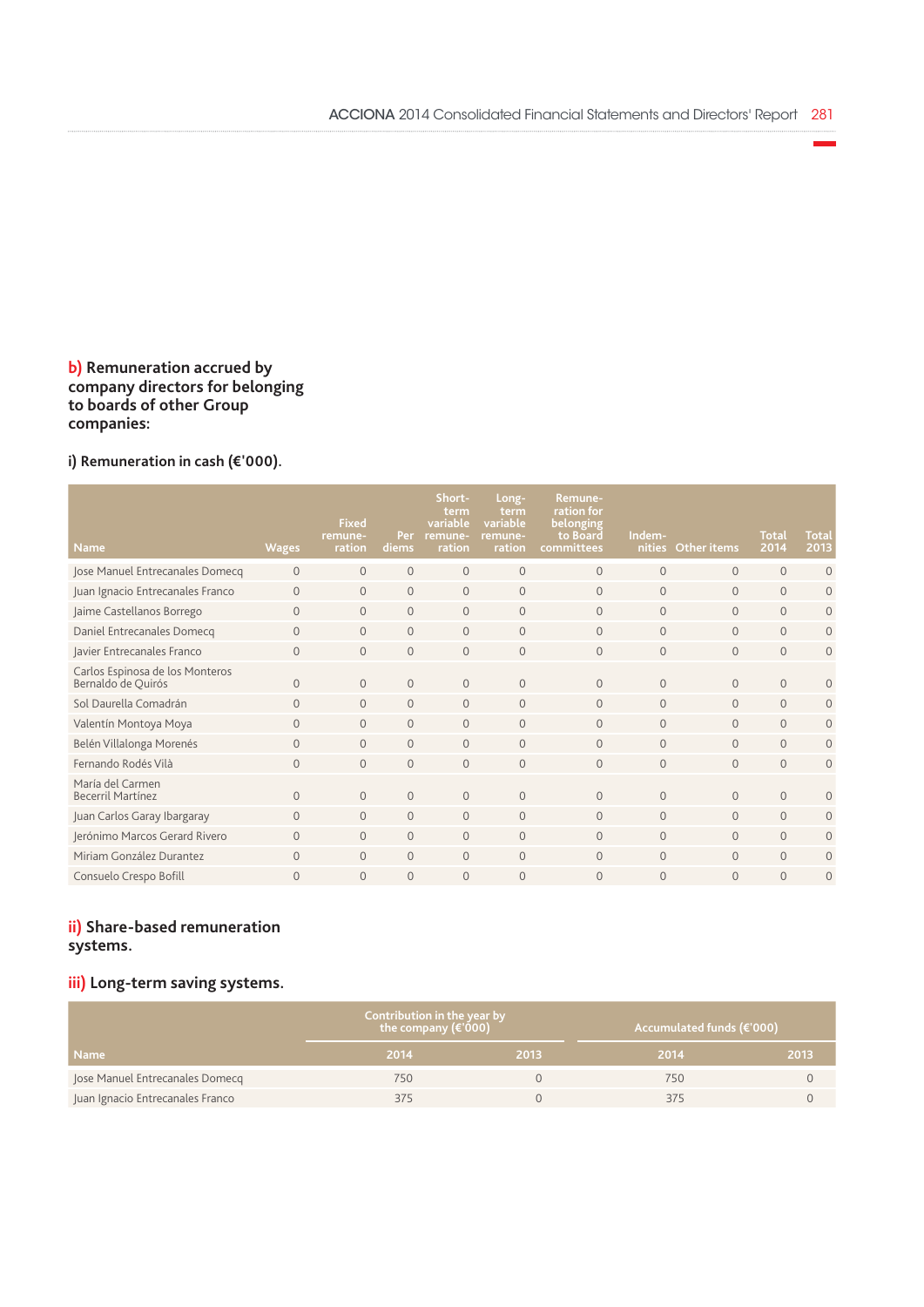#### **c) Summary of remuneration (€'000): The summary must include the amounts corresponding to all of**

**the remuneration items set out in this report that were accrued by the director, in thousand euros.**

**Where there are long-term saving systems, disclose contributions or endowments made to such systems:**

|                                                    | Remuneration accrued in the Company                       |                |                                                |                       |
|----------------------------------------------------|-----------------------------------------------------------|----------------|------------------------------------------------|-----------------------|
| Name                                               | <b>Total cash</b><br>remuneration Value of shares granted |                | <b>Gross gain</b><br>from options<br>exercised | Company total<br>2014 |
| Jose Manuel Entrecanales Domecq                    | 3,183                                                     | 56             | $\circ$                                        | 3,239                 |
| Juan Ignacio Entrecanales Franco                   | 1,466                                                     | 111            | $\circ$                                        | 1,577                 |
| Jaime Castellanos Borrego                          | 194                                                       | $\circ$        | $\circ$                                        | 194                   |
| Daniel Entrecanales Domecq                         | 104                                                       | $\overline{0}$ | $\circ$                                        | 104                   |
| Javier Entrecanales Franco                         | 104                                                       | $\circ$        | $\circ$                                        | 104                   |
| Carlos Espinosa de los Monteros Bernaldo de Quirós | 113                                                       | $\overline{0}$ | $\circ$                                        | 113                   |
| Sol Daurella Comadrán                              | 113                                                       | $\Omega$       | $\circ$                                        | 113                   |
| Valentín Montoya Moya                              | 194                                                       | $\Omega$       | $\circ$                                        | 194                   |
| Belén Villalonga Morenés                           | 68                                                        | $\Omega$       | $\circ$                                        | 68                    |
| Fernando Rodés Vilà                                | 140                                                       | $\Omega$       | $\overline{0}$                                 | 140                   |
| María del Carmen Becerril Martínez                 | 106                                                       | $\Omega$       | $\overline{0}$                                 | 106                   |
| Juan Carlos Garay Ibargaray                        | 104                                                       | $\Omega$       | $\circ$                                        | 104                   |
| Jerónimo Marcos Gerard Rivero                      | 34                                                        | $\Omega$       | $\circ$                                        | 34                    |
| Miriam González Durantez                           | 57                                                        | $\Omega$       | $\circ$                                        | 57                    |
| Consuelo Crespo Bofill                             | 52                                                        | $\Omega$       | $\circ$                                        | 52                    |
| <b>TOTAL</b>                                       | 6,032                                                     | 167            | $\mathbf{0}$                                   | 6,199                 |

**D.2 Describe the relationship between the remuneration received by the directors and the undertaking's earnings or other performance indicators, detailing how any variations in the company's performance influenced the variation in directors' remuneration.**

Director remuneration for belonging to the Board of Directors and its committees is fixed, as detailed in section A.3 and, therefore, it bears no relationship to the Company's earnings or other metrics of performance during the year.

With respect to Executive Directors, remuneration for their executive functions is directly related to the company's

earnings and the evaluation of their professional performance. Variable remuneration is based essentially on meeting the economic objectives set out in the annual budget, as described in section A.4. The Appointments and Remuneration Committee evaluates the results and submits its proposal to the Board of Directors for final approval.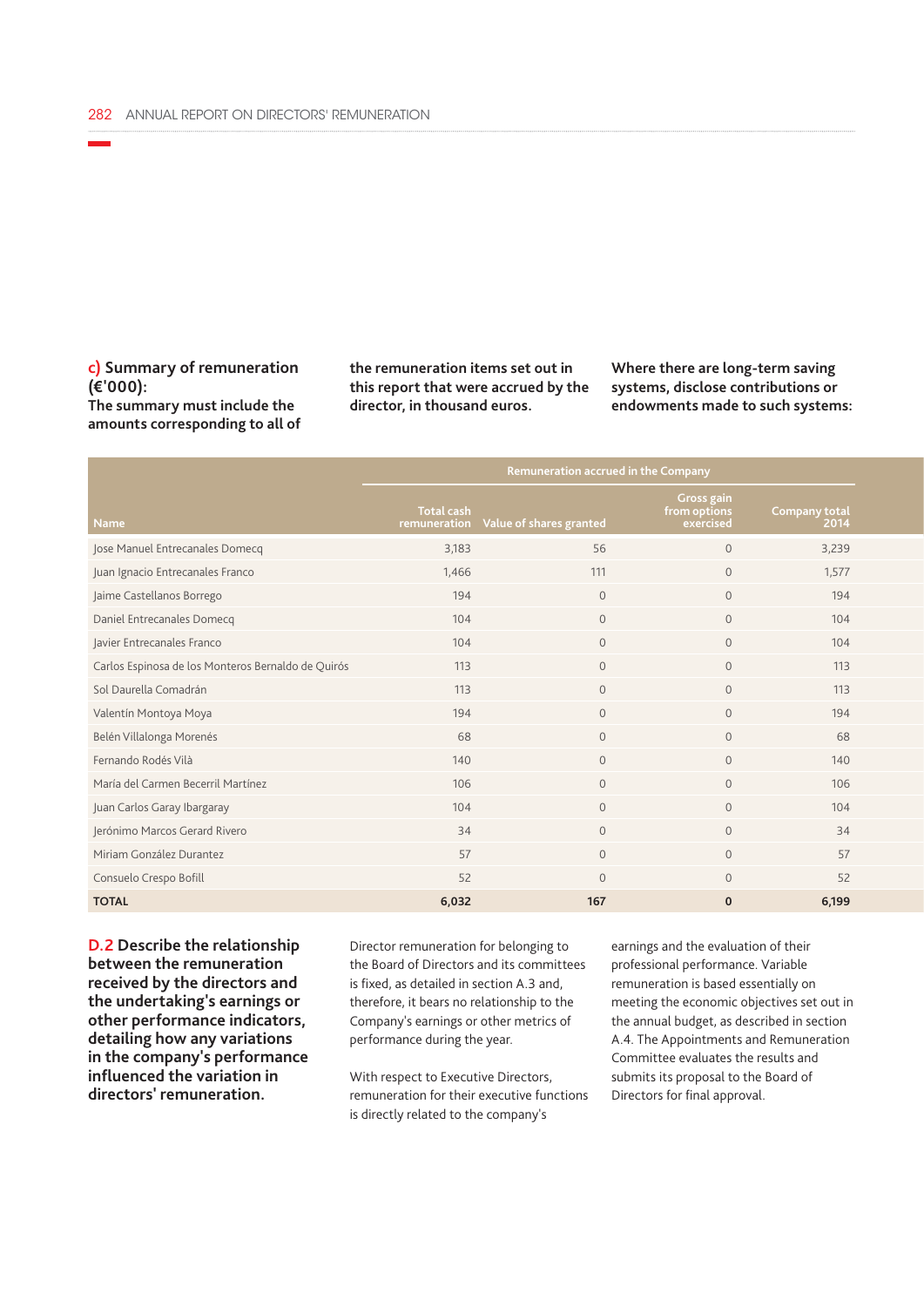| Remuneration accrued in Group companies |               |                |       | Total |                                                                                            |
|-----------------------------------------|---------------|----------------|-------|-------|--------------------------------------------------------------------------------------------|
| Gross gain<br>from options<br>exercised | Company total | $2014$         |       |       | Contribution to the<br>Company total Company total savings system during<br>the year 12013 |
| $\overline{0}$                          |               | $\overline{0}$ | 3,239 | 4,114 | 750                                                                                        |
| $\circ$                                 |               | $\overline{0}$ | 1,577 | 1,731 | 375                                                                                        |
| $\circ$                                 |               | $\overline{0}$ | 194   | 171   |                                                                                            |
| $\circ$                                 |               | $\overline{0}$ | 104   | 104   |                                                                                            |
| $\circ$                                 |               | $\overline{0}$ | 104   | 86    |                                                                                            |
| $\circ$                                 |               | $\overline{0}$ | 113   | 135   |                                                                                            |
| $\overline{0}$                          |               | $\overline{0}$ | 113   | 90    |                                                                                            |
| $\overline{0}$                          |               | $\overline{0}$ | 194   | 194   |                                                                                            |
| $\circ$                                 |               | $\circ$        | 68    | 68    |                                                                                            |
| $\circ$                                 |               | $\overline{0}$ | 140   | 140   |                                                                                            |
| $\circ$                                 |               | $\overline{0}$ | 106   |       | $\overline{0}$                                                                             |
| $\circ$                                 |               | $\overline{0}$ | 104   | 52    |                                                                                            |
| $\overline{0}$                          |               | $\overline{0}$ | 34    |       | $\circ$                                                                                    |
| $\overline{0}$                          |               | $\overline{0}$ | 57    | 113   |                                                                                            |
| $\circ$                                 |               | $\overline{0}$ | 52    | 104   |                                                                                            |
| $\mathbf{0}$                            |               | $\overline{0}$ | 6,199 | 7,102 |                                                                                            |

**D.3 Describe the outcome of the consultative vote at the annual meeting on the annual remuneration report for the previous year, indicating the number of votes cast against, if any:**

|                    | <b>Number</b> | % of total |
|--------------------|---------------|------------|
| Votes cast         | 43,932,580    | 76.72%     |
|                    |               |            |
|                    | <b>Number</b> | % of total |
| Votes against      | 4,974,181     | 8.68%      |
| Votes in<br>favour | 38,958,399    | 68.04%     |
| Abstentions        |               | $0.00\%$   |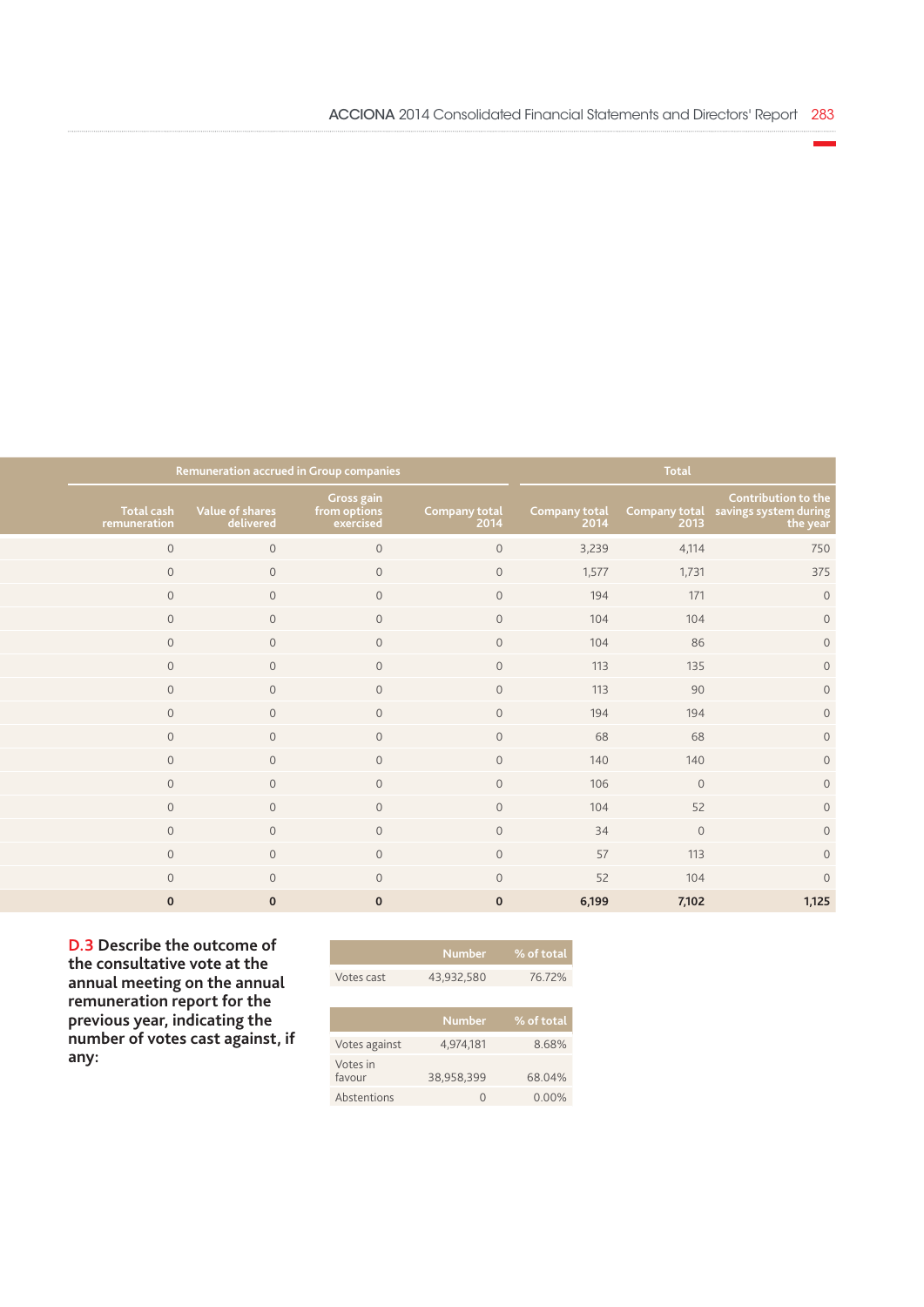# E. Other Information

**If there are any material aspects relating to directors' remuneration that could not be disclosed in other sections of this report but that are necessary to provide a more comprehensive and fully reasoned picture of the remuneration structure and practices for the company's directors, describe them briefly.**

#### **Note to Section A.4. On 24 June 2014, the General Meeting of Shareholders adopted the following resolution:**

**A)** Extend the term of the Share and Option Delivery Plan for executives of the ACCIONA group, including Executive Directors, approved by the General Meeting of Shareholders of ACCIONA, S.A. on 4 June 2009, so that it applies from 2014 to 2020, increasing the number of available shares by 200,000.

**B)** Empower the Board of Directors of the Company, to the fullest extent required by law and at the proposal of the Appointments and Remuneration Committee, to amend the Plan Regulation, in the terms and conditions it considers advisable and, as necessary, establish delivery conditions and periods, vesting periods, assignment criteria and limits and any other aspect it deems relevant, with a view to aligning the long-term interests of Executive Directors and executives of ACCIONA group with those of the shareholders of ACCIONA, S.A. and increase their motivation to enhance the Group's value and stability over the long term and secure their loyalty to, and permanence in, the Group.

Under the authorisation of the General Meeting, on 26 February 2015, the Board of Directors, at the proposal of

the Appointments and Remuneration Committee, approved the modification of the Plan Regulation to cover 2014 to 2019, both inclusive.

Based on those resolutions, the main characteristics of the Plan are as follows:

- a) The 2014 Plan to deliver shares and performance shares to the management of ACCIONA and its Group aims to reward management, including Executive Directors, of ACCIONA, S.A. ("ACCIONA") and its Group and of companies of which ACCIONA, S.A. is the parent company or has a significant participation in management ("ACCIONA Group" or "ACCIONA and its Group") in a way that encourages the achievement of the strategic business objectives of ACCIONA and its Group to the benefit of ACCIONA shareholders, and to build loyalty and retain executives.
- b) Strategic indicators and objectives to fulfil.

Objectives will be complied with as a function of the strategic business indicators. They have been defined by the Board of Directors for 2014 to 2019. Within the Board of Directors' freedom to decide, the following variables are included:

- (a) Consolidated net debt/EBITDA ratio at the end of the last year of the reference period;
- (b) Ordinary profit before taxes in the reference period.
- (c) Net earnings per share in the reference period.
- (d) Other criteria to be assessed by the Appointments and Remuneration Committee, including at least the following:

i. Total shareholder return, due to share appreciation and dividends, during the reference period.

ii. Comparison of estimates in terms of the future value of the share of ACCIONA and the recommendations of no fewer than four analysts who track the share on a meaningful basis, made by those analysts in December 2013 and in January of the year following the end of the reference period.

iii. Comparison of ACCIONA's share performance with the IBEX-35 index between the first and last years of the reference period.

After considering the recommendation by the Appointments and Remuneration Committee, the Board of Directors defined the following with respect to each of the strategic business indicators for the reference period of the 2015 Plan:

- i. The objective, quantified where it can be formulated as a metric, with respect to each of these indicators.
- ii. The minimum level of each indicator below which it will be considered that no objective has been attained.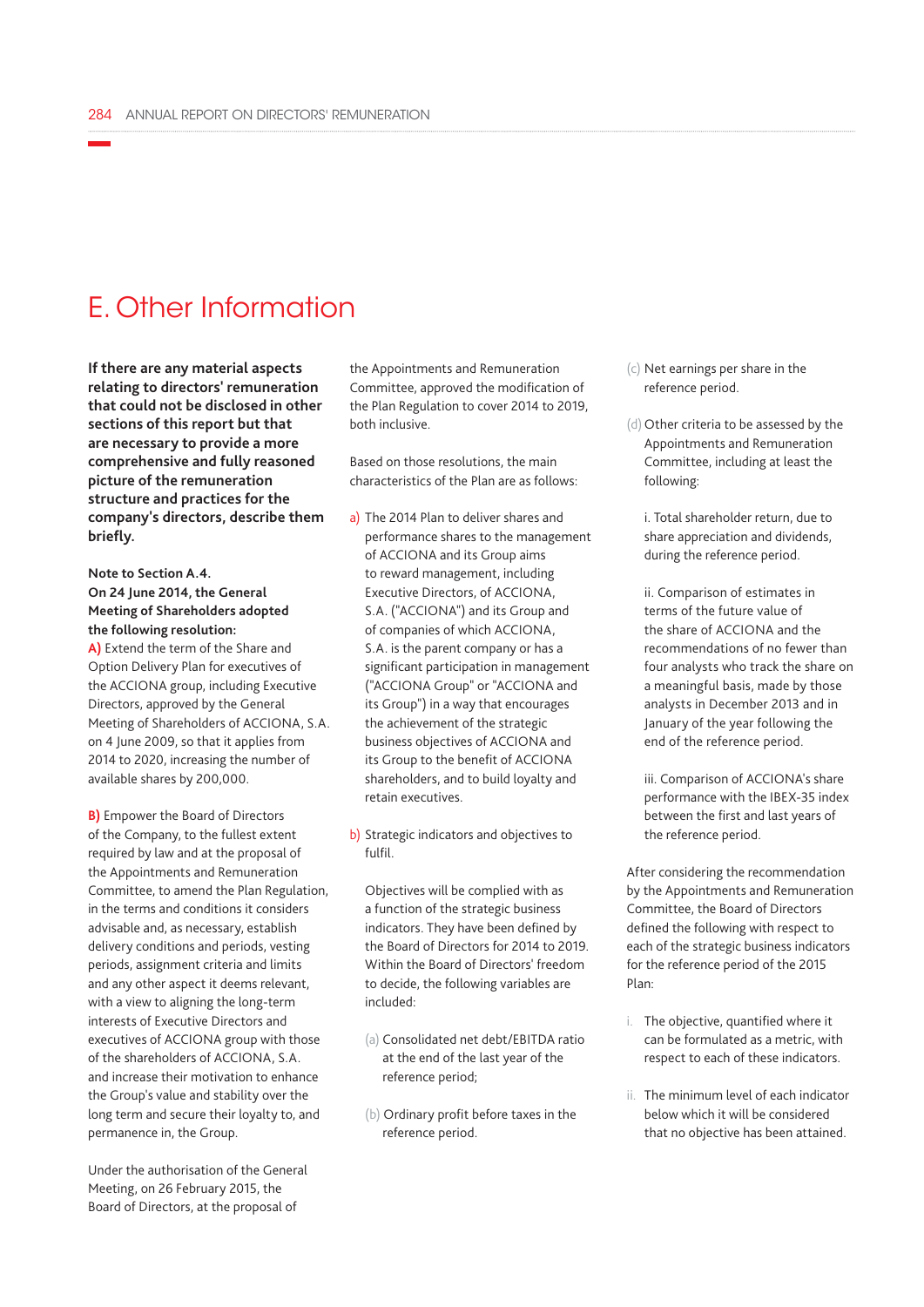- iii. The weighting assigned to each indicator in quantifying the degree of achievement of the objective in the reference period.
- **C)** Executive Directors.

For the first time, Executive Directors have been given the possibility of an annual allocation of performance shares by the Board of Directors, which does not entitle them to acquire the corresponding shares (except in cases envisioned in the Regulation), but constitute an indication by the Board of Directors of the number of shares that it considers may be assigned to those Executive Directors at a later time if they fulfil the twin condition of remaining with the Group and achieving the long-term strategic objectives of the ACCIONA Group that the Board of Directors established as a requirement for Executive Directors to receive shares.

Reference period: The reference period for strategic business indicators will be the six-year period from 2014 to 2019; however, performance shares will be allocated for the whole period from the beginning of the application period of the 2014 Plan to the end of the preceding year.

Assignment of performance shares: At the end of each year, the Board will assess the progress made in achieving the long-term strategic goals to date. Based on that progress and the Executive Directors' discharge of their respective responsibilities as Senior Management of ACCIONA and its Group, until that time, the Board of Directors may assign to each of the Executive Directors a specific number of performance shares; i.e. units whereby the Board of Directors

estimates expectations of own shares to be delivered to the Executive Director, based on his/her (a) continuity and (b) achievement of the strategic objectives defined for the relevant period.

The final allocation of shares to Executive Directors will be made (a) at the end of the total duration of the 2014 Plan (2020), having consideration for the assessment made throughout 2014 to 2019, and (b) at an intermediate milestone, in 2017, after completing the first three years (2014-2016), in consideration of the assessment made of the first three years (2014-2016).

Continuity: The allocation of shares definitively assigned to the Executive Directors are subject to the condition that, until 31 March of the year in which the shares are delivered to the Executive Director, he/she has not ceased to be a member of Senior Management of ACCIONA and its Group for reasons attributable to the director.

If, before that date, the director has been terminated due to causes not attributable to him/her, the condition attached to share delivery shall be deemed to have been fulfilled and, following consultation with the Appointments and Remuneration Committee, the Board of Directors will resolve upon the final vesting of shares in the name of the Executive Directors and the immediate delivery of the own shares corresponding to the performance shares associated to the Executive Director up to the time of his/her termination for that reason and which had not yet been vested. If the Board of Directors decides not to allocate performance shares, at the time of termination for reasons

not attributable to the Director it will evaluate the degree of attainment of the objectives established in the period elapsed up to his/her termination and will deliver the appropriate number of shares based on the criteria established by the Board of Directors.

In no case shall the number of shares allotted and so quantified plus the others allocated under the 2014 Plan exceed the maximum number of available shares approved by the General Meeting.

ACCIONA will have a call option on the shares delivered in 2017: Own shares that are delivered to the Executive Directors in 2017 (in connection with 2014, 2015 and 2016) will be subject to a call option held by ACCIONA and exercisable in the event that the Executive Director who receives the shares is terminated as Senior Manager of ACCIONA and its Group prior to 31 March 2020 for breach of contract or voluntary resignation.

**D)** Non-Executive Director beneficiaries.

For other beneficiaries who are not Executive Directors, following consultation with the Appointments and Remuneration Committee, the Board of Directors shall approve the amount of the individual variable remuneration to be paid by delivery of shares of ACCIONA allocated with respect to each of the years for each executive, other than Executive Directors, who is a beneficiary of the 2014 Plan.

The assignment may be made as a number of own shares or as a monetary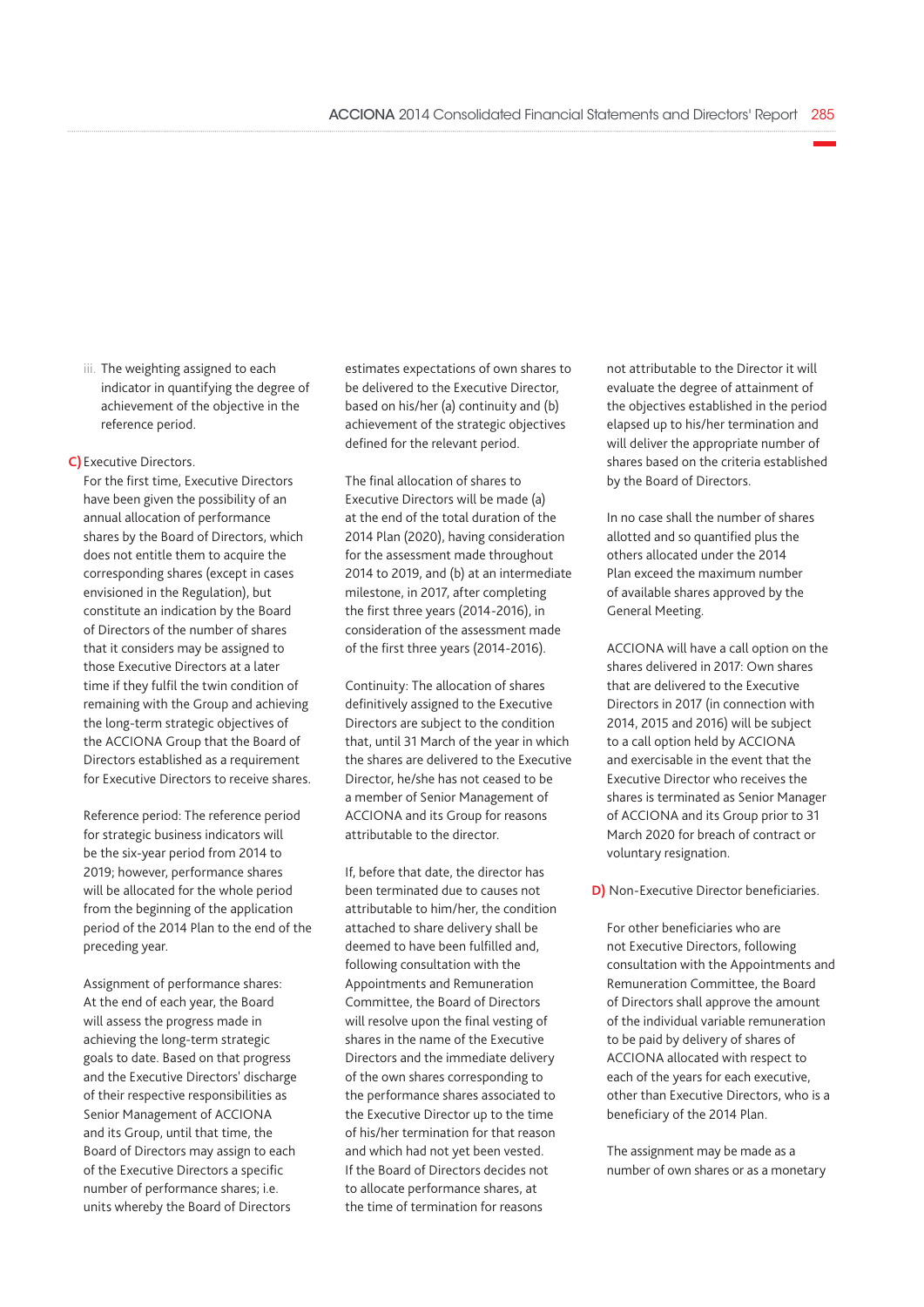amount. In the latter case, the number of shares will be based on the closing price on the last trading day of the month of March in the year in which the Board of Directors decides on the allocation. In no case may the number of allotted shares so quantified together with others allocated under the 2014 Plan exceed the maximum number approved by the General Shareholders' Meeting.

The own shares transferred to these beneficiaries will be subject to a call option held by ACCIONA and exercisable if the beneficiary of the shares ceases to work at ACCIONA or its Group prior to 31 March of the third year following the year of the delivery due to causes attributable to the beneficiary. The Board of Directors may extend the allocation of performance shares and/ or shares established for the Executive Directors to a small group of other executives subject to such modifications in terms of provisional allocations, taxation, objectives, interim milestones and delivery deadlines as may be proposed by the Appointments and Remuneration Committee with a view to increasing their motivation to achieve greater long-term value and stability for the Group and to strengthen loyalty and retention.

**E)** Number of shares available for the Plan.

The maximum number of Shares that can be assigned to beneficiaries under the 2014 Plan is initially 258,035.

The maximum number of Shares which may be assigned by the Board of Directors to the beneficiaries in

application of the 2014 Plan may be increased by a decision of the General Shareholders' Meeting.

**F)** Beneficiaries.

The number of Beneficiaries shall not exceed 100 in any given year.

**3.** Other possible extraordinary incentives.

The Board of Directors, at the proposal of the Appointments and Remuneration Committee, may submit other extraordinary incentive plans for approval to the General Shareholders' Meeting to respond to business circumstances or corporate transactions, if it considers this to be necessary.

In accordance with Transitional Provision section 2 of Act 31/2014, approval, on an advisory basis, of this report entails approval of the company's remuneration policy for the purposes set out in Article 529 novodecies of the Capital Companies Act.

#### **This annual remuneration report was approved by the company's Board of Directors on 26 February 2015.**

**Indicate whether any board members voted against or abstained with respect to the approval of this report.**